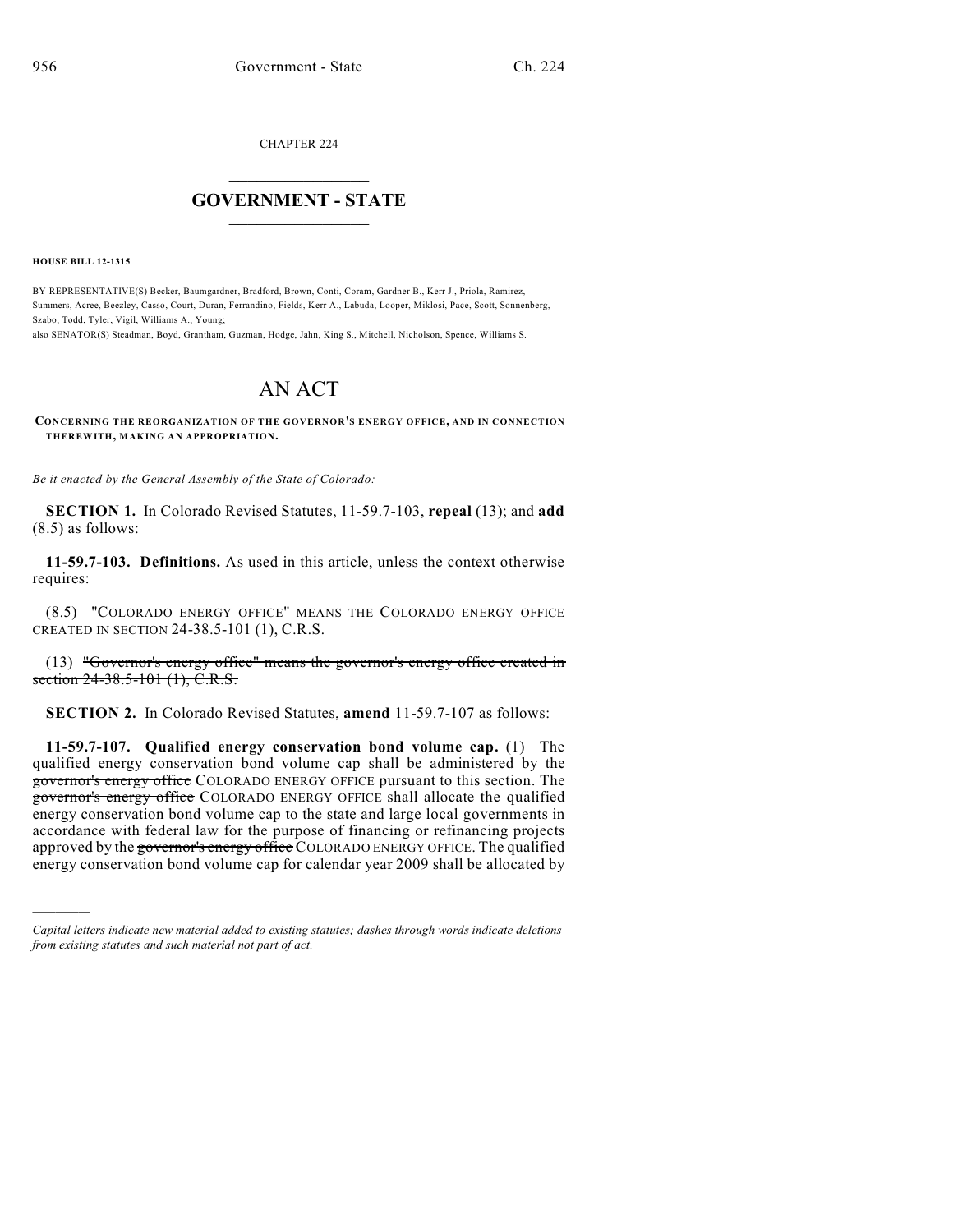the thirtieth day following June 2, 2009. The qualified energy conservation bond volume cap for each subsequent calendar year shall be allocated on or before February 15 of the calendar year.

(2) The state may reallocate any portion of the qualified energy conservation bond volume cap allocated or reallocated to the state pursuant to this section to any public entity for the purpose of financing or refinancing projects approved by the governor's energy office COLORADO ENERGY OFFICE.

(3) Any portion of the qualified energy conservation bond volume cap for a calendar year that is allocated to a large local government pursuant to subsection (1) of this section that has not been used on bonds issued or a lease-purchase agreement entered into or for which a contract to purchase bonds or instruments evidencing interests in a lease-purchase agreement has not been entered into on or before November 10 of the calendar year shall, on November 11 of the calendar year, automatically revert to the governor's energy office COLORADO ENERGY OFFICE. If a contract to purchase has been entered into on or before November 10 of the calendar year but the related bonds or lease-purchase agreement are not issued or entered into on or before November 30 of the calendar year, the volume cap shall automatically revert to the governor's energy office COLORADO ENERGY OFFICE on December 1 of the calendar year. The governor's energy office COLORADO ENERGY OFFICE may reallocate to any public entity for the purpose of financing or refinancing a project approved by the office, or carry forward pursuant to subsection (4) of this section, any volume cap that reverts to the office pursuant to this subsection (3). Any volume cap that is reallocated to a public entity pursuant to this subsection (3) that has not been used on bonds issued or a lease-purchase agreement entered into by noon, prevailing Denver time, on December 31 of a calendar year shall, at 12:01 p.m., prevailing Denver time, on December 31 of the calendar year, automatically revert to the governor's energy office COLORADO ENERGY OFFICE.

(4) The governor's energy office COLORADO ENERGY OFFICE shall carry forward to the next calendar year any portion of the qualified energy conservation bond volume cap that has not been used on bonds issued or a lease-purchase agreement entered into by the end of a calendar year. In selecting projects for the purpose of allocating qualified energy conservation bond volume cap, the governor's energy office COLORADO ENERGY OFFICE shall prioritize projects that are ready to be financed or refinanced and that are most consistent with the purpose of this article described in section 11-59.7-102 (1) (b). The governor's energy office COLORADO ENERGY OFFICE shall allocate qualified energy conservation bond volume cap in a manner consistent with federal law and the purpose of this article described in section 11-59.7-102 (1) (b) and to minimize the qualified energy conservation bond volume cap that has not been used on bonds issued or a lease-purchase agreement entered into on or before the expiration of the qualified energy conservation bond program. The governor's energy office COLORADO ENERGY OFFICE may allocate qualified energy conservation bond volume cap to the state pursuant to this section in anticipation of the enactment by the general assembly of legislation authorizing a lease-purchase agreement. The state, any large local government, or any other public entity to which qualified energy conservation bond volume cap has been allocated pursuant to this section may, at any time, relinquish the volume cap to the governor's energy office COLORADO ENERGY OFFICE. Any volume cap relinquished may be reallocated by the governor's energy office COLORADO ENERGY OFFICE to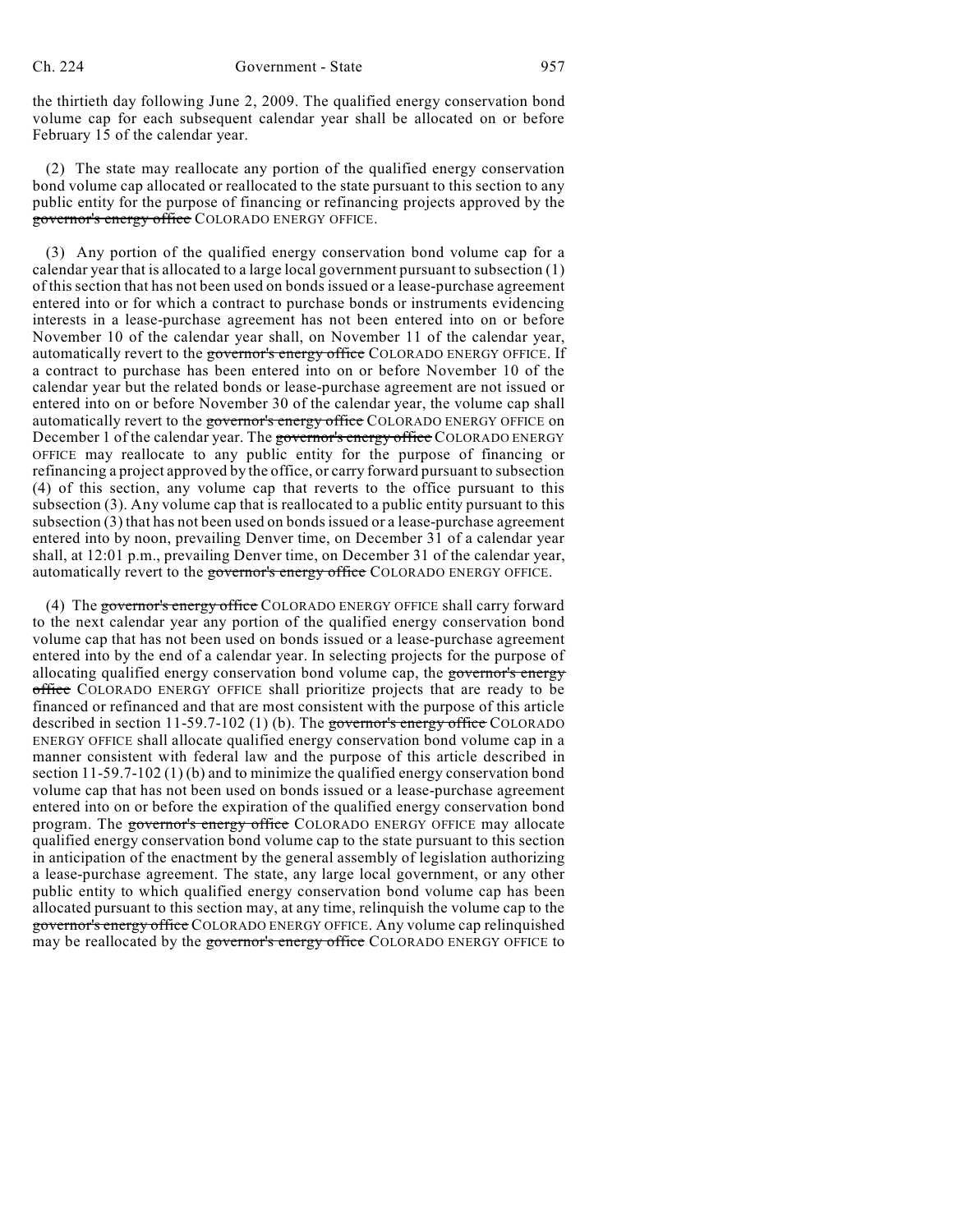958 Government - State Ch. 224

any public entity to finance or refinance a project approved by the office or may be carried forward to the next calendar year. The department of local affairs, in consultation with the governor's energy office COLORADO ENERGY OFFICE, may promulgate rules in accordance with article 4 of title 24, C.R.S., regarding the manner in which the qualified energy conservation bond volume cap will be allocated.

**SECTION 3.** In Colorado Revised Statutes, 11-59.7-111, **amend** (1) introductory portion as follows:

**11-59.7-111. Reporting requirements.** (1) A public entity that issues or enters into a stimulus obligation authorized by the allocation or reallocation of volume cap to the public entity pursuant to section 11-59.7-106, 11-59.7-107, 11-59.7-108, or 11-59.7-109, by the public school capital construction assistance board, the governor's energy office COLORADO ENERGY OFFICE, the commission on higher education, or the department of local affairs, as applicable, shall deliver a report to the entity that allocated or reallocated the volume cap within thirty days after the stimulus obligation is issued or entered into. The report shall include the following information and any other information requested by the entity that allocated or reallocated the volume cap:

**SECTION 4.** In Colorado Revised Statutes, 22-43.7-107, **amend** (2) (d) as follows:

**22-43.7-107. Public school facility construction guidelines- establishment by board - use.** (2) The public school facility construction guidelines shall identify and describe the capital construction, renovation, and equipment needs in public school facilities and means of addressing those needs that will provide educational and safety benefits at a reasonable cost. In preparing the guidelines, the board shall address the following considerations:

(d) Building performance standards and guidelines, including but not limited to green building and energy efficiency criteria as specified in executive order D0012 07, "Greening of State Government: Detailed Implementation", issued by the governor on April 16, 2007, or any subsequent executive orders or other policy directives concerning green building and energy efficiency criteria issued by the governor or the governor's energy office COLORADO ENERGY OFFICE;

**SECTION 5.** In Colorado Revised Statutes, 22-89-103, **amend** (1) as follows:

**22-89-103. Definitions.** As used in this article, unless the context otherwise requires:

(1) "Governor's "COLORADO energy office" means the governor's COLORADO energy office created in section 24-38.5-101, C.R.S.

**SECTION 6.** In Colorado Revised Statutes, 22-89-104, **amend** (1) and (2) (a) as follows:

**22-89-104. Wind for schools grant program - created - applications.** (1) There is hereby created the wind for schools grant program to fund wind for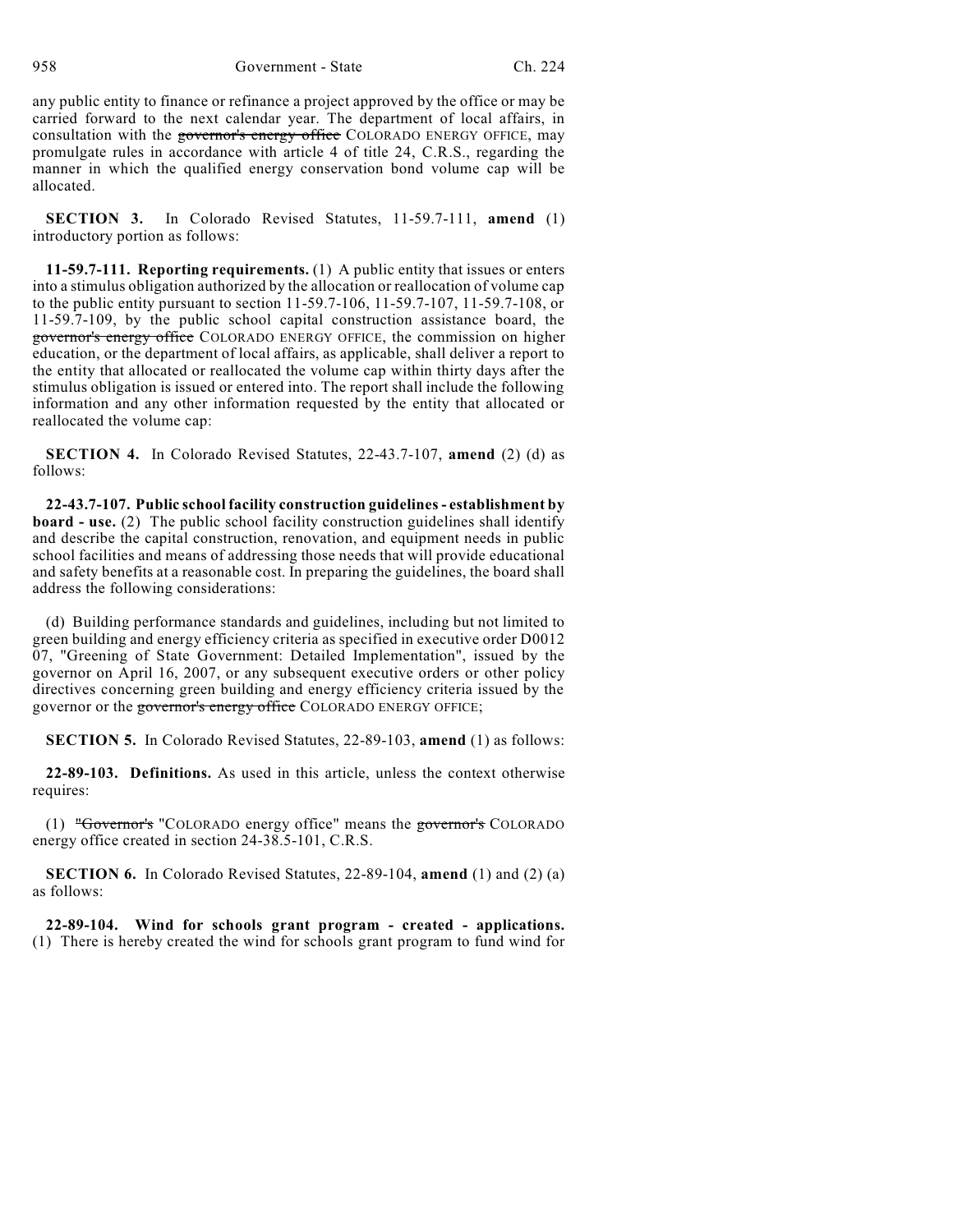schools projects at qualified schools. A qualified school may, with the written authorization of the local board of education, apply to the governor's COLORADO energy office, in accordance with procedures and deadlines adopted by the office, to receive moneys through the grant program. The office shall administer the grant program as provided in this article and pursuant to policies adopted by the office.

(2) (a) The governor's COLORADO energy office shall adopt policies specifying when a qualified school may request a grant and the procedure for making the request.

**SECTION 7.** In Colorado Revised Statutes, 22-89-105, **amend** (1), (2) (a), (2) (b) introductory portion, and (3) as follows:

**22-89-105. Wind for schools grant program - policies - awarding grants.** (1) The governor's COLORADO energy office shall adopt policies for the implementation of the wind for schools grant program. At a minimum, the policies shall specify the procedures for applying for a grant, the form of the grant application, the information to be provided by the applicant, and the criteria for awarding grants.

(2) (a) The governor's COLORADO energy office shall review each grant application received from a qualified school pursuant to section 22-89-104 and shall make a determination as to whether the grant should be awarded and, except as provided in paragraph (c) of this subsection (2), the amount of the grant. If the office determines an application is missing any information required by the office's policy to be included with the application, the office may contact the applicant to obtain the missing information.

(b) In awarding grants pursuant to this article, the governor's COLORADO energy office shall consider, at a minimum, whether a qualified school:

(3) The governor's COLORADO energy office shall use at least fifty thousand dollars for the implementation of this grant program from the existing resources of the office. The minimum funding requirement for the implementation of this grant program may be met in one or more fiscal years. The office shall not submit a request for an appropriation or a supplemental appropriation for this purpose.

**SECTION 8.** In Colorado Revised Statutes, 22-92-103, **repeal** (3); and **add** (1.5) as follows:

**22-92-103. Definitions.** As used in this article, unless the context otherwise requires:

(1.5) "COLORADO ENERGY OFFICE" OR "OFFICE" MEANS THE COLORADO ENERGY OFFICE CREATED IN SECTION 24-38.5-101, C.R.S., OR ANY SUCCESSOR OFFICE.

(3) "Governor's energy office" or "office" means the governor's energy office created in section 24-38.5-101, C.R.S., or any successor office.

**SECTION 9.** In Colorado Revised Statutes, 22-92-104, **amend** (1) as follows: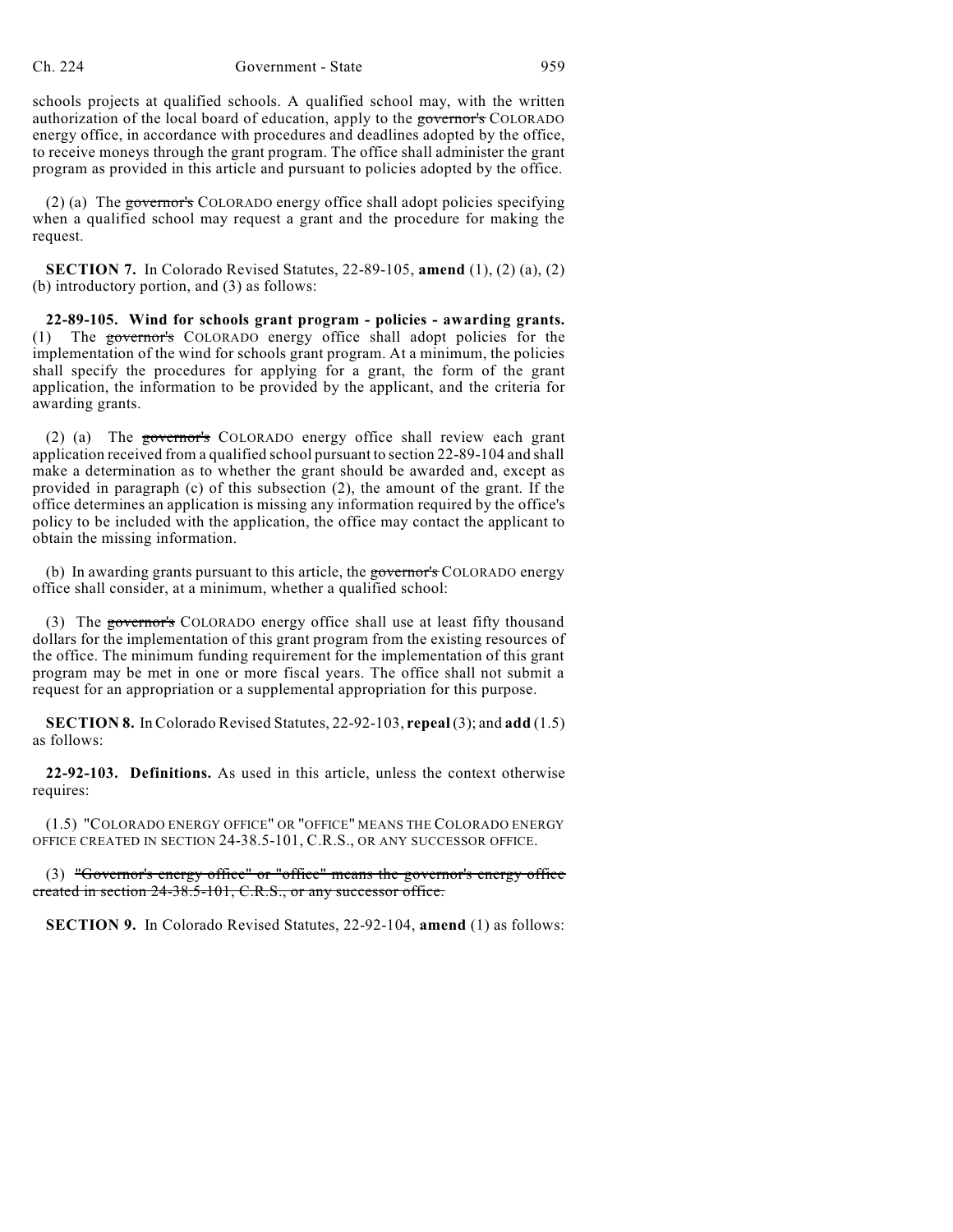**22-92-104. Renewable energy and energy efficiency for schools loan program - created - applications - permissible uses of loans.** (1) There is hereby created the renewable energy and energy efficiency for schools loan program to fund renewable energy projects and energy-efficient bus projects at qualified school districts. A qualified school district may, with the written authorization of the school district board of education, apply to the governor's energy office COLORADO ENERGY OFFICE, in accordance with procedures and deadlines established by rules promulgated by the state board of education pursuant to section 22-92-105, to receive moneys through the loan program. The office shall administer the loan program as provided in this article and pursuant to the policies adopted by the office.

**SECTION 10.** In Colorado Revised Statutes, 22-92-105, **amend** (1) introductory portion,  $(2)$ ,  $(3)$ , and  $(4)$  as follows:

**22-92-105. Renewable energy and energy efficiency for schools loan program - rules - awarding loans.** (1) On or before October 15, 2009, the state board of education, in consultation with the governor's energy office COLORADO ENERGY OFFICE, shall promulgate rules establishing policies and procedures for the administration of the renewable energy and energy efficiency for schools loan program. At a minimum, the rules shall include:

 $(2)$  (a) The governor's energy office COLORADO ENERGY OFFICE shall review each loan application received from a qualified school district pursuant to section 22-92-104 (1), evaluate the renewable energy project or energy-efficient bus project described therein, and make a recommendation to the state treasurer as to whether to award the loan and the amount of the loan. If the office determines an application is missing any information required by the office's policy to be included with the application, the office may contact the applicant to obtain the missing information.

(b) In reviewing loan applications for renewable energy projects and energy-efficient bus projects pursuant to paragraph (a) of this subsection (2), the governor's energy office COLORADO ENERGY OFFICE shall consider, at a minimum, whether a qualified school district would reduce its energy costs by the implementation of the renewable energy project or energy-efficient bus project that is the subject of each loan application.

(3) The state treasurer is authorized to require each qualified school district that receives a loan from the loan program to pay to the governor's energy office COLORADO ENERGY OFFICE a fee that reflects the direct and indirect costs incurred by the state treasurer in administering loans pursuant to section 22-92-107. If the state treasurer elects to impose a fee pursuant to this subsection (3), he or she shall notify the governor's energy office COLORADO ENERGY OFFICE and the state board of education of the decision to impose the fee. A fee imposed pursuant to this subsection (3) may be imposed on a regularly scheduled basis to be determined by the state treasurer. A qualified school district that receives a loan from the loan program shall be required to pay the fee until the loan is repaid in full.

(4) If the state treasurer elects to impose a fee as part of the loan application process pursuant to subsection (3) of this section, the governor's energy office COLORADO ENERGY OFFICE shall forward all moneys received as fees to the state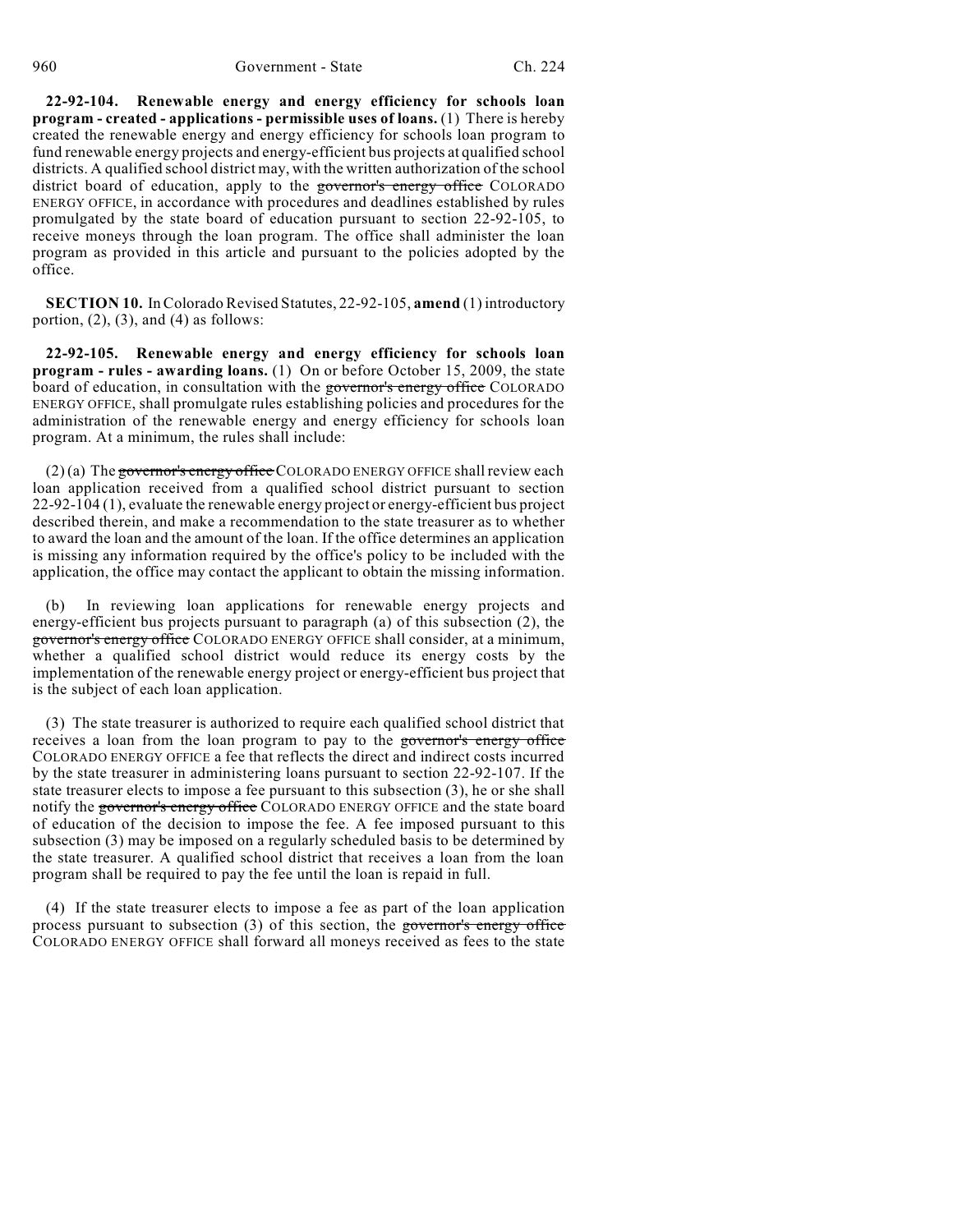treasurer.

**SECTION 11.** In Colorado Revised Statutes, 22-92-107, **amend** (1) (a) and (1) (b) as follows:

**22-92-107. Loans from public school fund authorized.** (1) As authorized under the provisions of section 3 of article IX of the state constitution, the state treasurer may make loans to school districts to assist them in providing necessary buildings, land, and equipment, including renewable energy projects and energy-efficient bus projects as described in this article. Loans made pursuant to this article shall not be subject to the provisions of section 24-36-113, C.R.S., that require the state treasurer to secure the maximum rate of interest on investments of state moneys. The procedures for the making of loans shall be determined by the state treasurer subject to the following:

(a) No loan shall be authorized for any renewable energy project or energy-efficient bus project that has not been evaluated by the governor's energy office COLORADO ENERGY OFFICE pursuant to section  $22-92-105$  (2) (a).

(b) No loan shall be authorized in an amount exceeding the amount recommended by the governor's energy office COLORADO ENERGY OFFICE pursuant to section 22-92-105 (2) (a) unless the governor's energy office COLORADO ENERGY OFFICE approves the change in the loan amount.

**SECTION 12.** In Colorado Revised Statutes, 23-31-313, **amend** (7) (b) as follows:

**23-31-313. Healthy forests - vibrant communities - funds created.** (7) **Enhanced economic opportunities.** In order to support local business development and job creation through the implementation of forest treatments, the forest service shall:

(b) Work with the governor's energy office COLORADO ENERGY OFFICE created in section 24-38.5-101, C.R.S., and the air quality control commission created in section 25-7-104, C.R.S., to support the appropriately increased use of woody biomass in bio-heating.

**SECTION 13.** In Colorado Revised Statutes, 23-31-314, **amend** (1) (e), (2) (b) (I) introductory portion, and (4) as follows:

**23-31-314. Colorado forest biomass use work group - repeal.** (1) There is hereby created the Colorado forest biomass use work group. The work group shall invite an employee of the United States forest service to participate in the work group's proceedings. The work group consists of:

(e) The director of the governor's energy office COLORADO ENERGY OFFICE created in section 24-38.5-101, C.R.S., or the director's designee, whose participation is limited to identifying mechanisms that are cost-neutral to consumers;

(2) The work group shall prioritize its efforts to protect critical forested areas of the state, including the wildland-urban interface, electric utility infrastructure,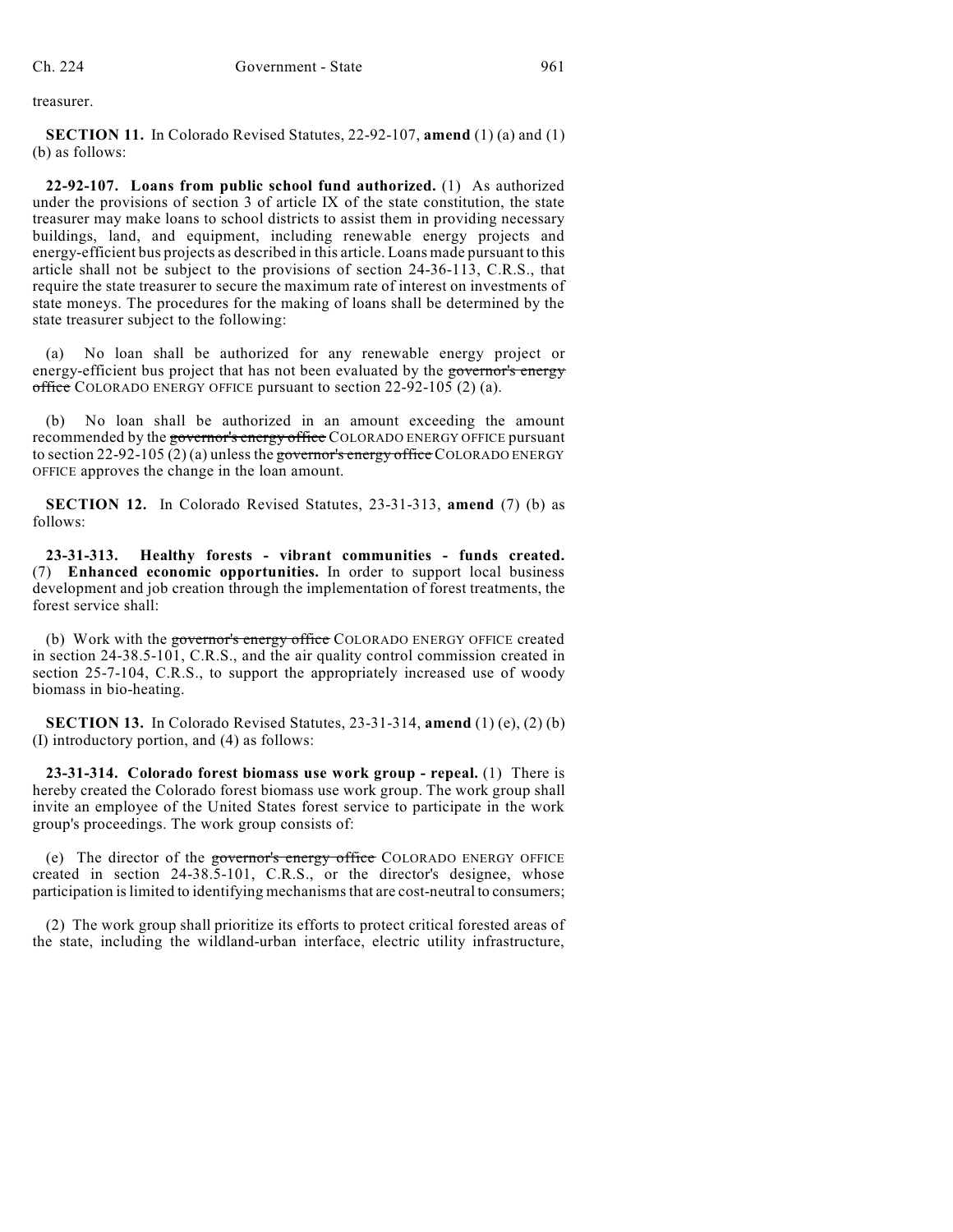transportation corridors, water supply and quality, and watersheds. The purpose of the work group is to:

(b) Recommend ways to maximize the Colorado state forest service's effectiveness with regard to the following issues:

(I) The service acting as an information resource, in coordination with the department of natural resources and the governor's energy office COLORADO ENERGY OFFICE, for persons seeking to utilize woody biomass for energy development, including by maintaining and updating existing data regarding:

 $(4)$  (a) The Colorado state forest service, the department of natural resources, and the governor's energy office COLORADO ENERGY OFFICE may accept private gifts, grants, and donations for the purpose of providing support to the work group to perform its responsibilities specified in thissection and shall transmitsuch revenues to the state treasurer, who shall deposit them in a separate account within the healthy forests and vibrant communities fund created in section 23-31-313 (10), which account is hereby created. Revenues in the account are available to the Colorado state forest service and the work group only for the purpose of carrying out the work group's duties under this section. The account also consists of moneys appropriated and transferred to the account. Any unencumbered moneys remaining in the account as of July 1, 2012, revert to the healthy forests and vibrant communities fund to be used pursuant to section 23-31-313 (10).

(b) It is the intent of the general assembly that the Colorado state forest service not be required to solicit gifts, grants, or donations from any source for the purposes of this section and that no general fund moneys be used to pay for grants awarded pursuant to this section or for any expenses of the work group. The work group may also access existing resources of the Colorado state forest service, the department of natural resources, and the governor's energy office COLORADO ENERGY OFFICE, to the extent that such resources are legally available and otherwise unencumbered.

**SECTION 14.** In Colorado Revised Statutes, 23-41-114, **amend** (4) (b) (VI) (A) as follows:

## **23-41-114. Colorado energy research institute - creation.** (4) The institute shall conduct:

(b) The following specific research and educational programs designed to meet the information needs of the department of natural resources, other agencies of the state's executive branch, the legislature, and the public:

(VI) (A) To provide grants through the governor's energy office COLORADO ENERGY OFFICE created in section 24-38.5-101, C.R.S., for the development of a central resource for building trade professionals, including contractors, engineers, architects, and designers, for the purpose of increasing available tools and education to advance energy-efficient design and construction.

**SECTION 15.** In Colorado Revised Statutes, 24-33-115, **amend** (1) introductory portion as follows: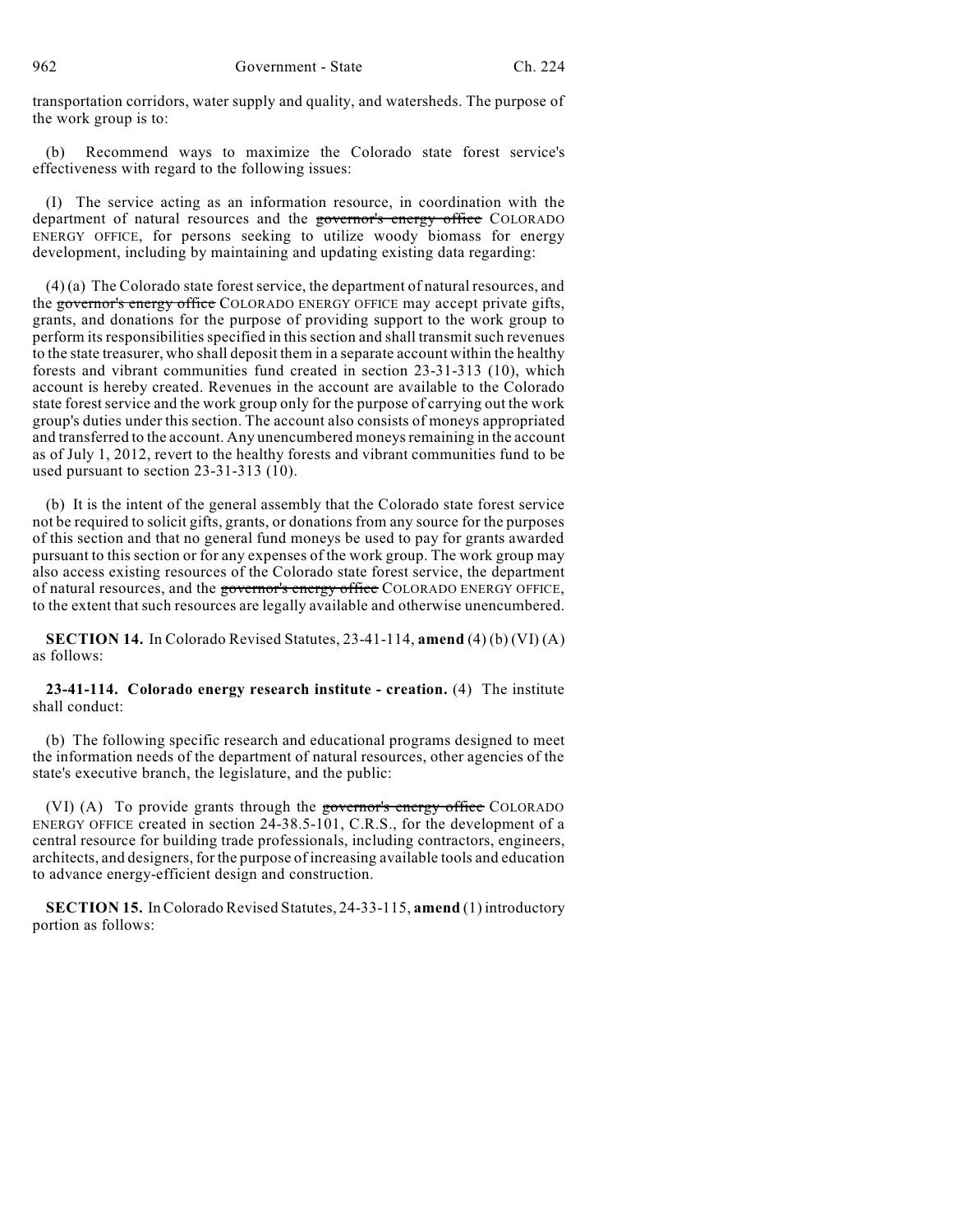**24-33-115. Reenergize Colorado program - powers and duties of executive director - repeal.** (1) In addition to all other powers and duties conferred upon the executive director by law, the executive director is hereby authorized and directed to work with the governor's energy office, COLORADO ENERGY OFFICE, the state board of land commissioners, public utilities, and other state and federal agencies as necessary to initiate the reenergize Colorado program. The purposes of the program are:

**SECTION 16.** In Colorado Revised Statutes, **amend** 24-38.5-101 as follows:

**24-38.5-101. Colorado energy office - creation.** (1) There is hereby created within the office of the governor the governor's energy office COLORADO ENERGY OFFICE, the head of which shall be the director of the governor's energy office COLORADO ENERGY OFFICE. The director of the office shall be assisted by a deputy director and a staff to fulfill the office's mission to: lead Colorado to a new energy economy by advancing energy efficiency and renewable, clean energy resources.

(a) SUSTAIN THE COLORADO ENERGY ECONOMY AND PROMOTE ALL COLORADO ENERGY;

(b) PROMOTE ECONOMIC DEVELOPMENT IN COLORADO THROUGH ENERGY-MARKET ADVANCES THAT CREATE JOBS;

(c) ENCOURAGECOLORADO-BASED CLEAN AND INNOVATIVE ENERGY SOLUTIONS THAT INCLUDE TRADITIONAL, CLEAN, AND RENEWABLE ENERGY SOURCES IN ORDER TO ENCOURAGE A CLEANER AND BALANCED ENERGY PORTFOLIO;

(d) PROMOTE ENERGY EFFICIENCY;

(e) INCREASE ENERGY SECURITY;

(f) LOWER LONG-TERM CONSUMER COSTS; AND

(g) PROTECT THE ENVIRONMENT.

(2) Staff of the governor's energy office shall include but not be limited to regional representatives to help engage municipalities, consumers, businesses, and others with the energy programs of the office. The regional representatives shall expedite programs and serve as a local resource to communities throughout Colorado.

**SECTION 17.** In Colorado Revised Statutes, 24-38.5-102, **amend** (1) introductory portion, (1) (a), (1) (e), and (1) (o); **repeal** (1) (s), and (2); and **add** (3) as follows:

**24-38.5-102. Colorado energy office - duties and powers.** (1) The governor's energy office COLORADO ENERGY OFFICE shall:

(a) Work with communities, utilities, private and public organizations, and individuals to promote: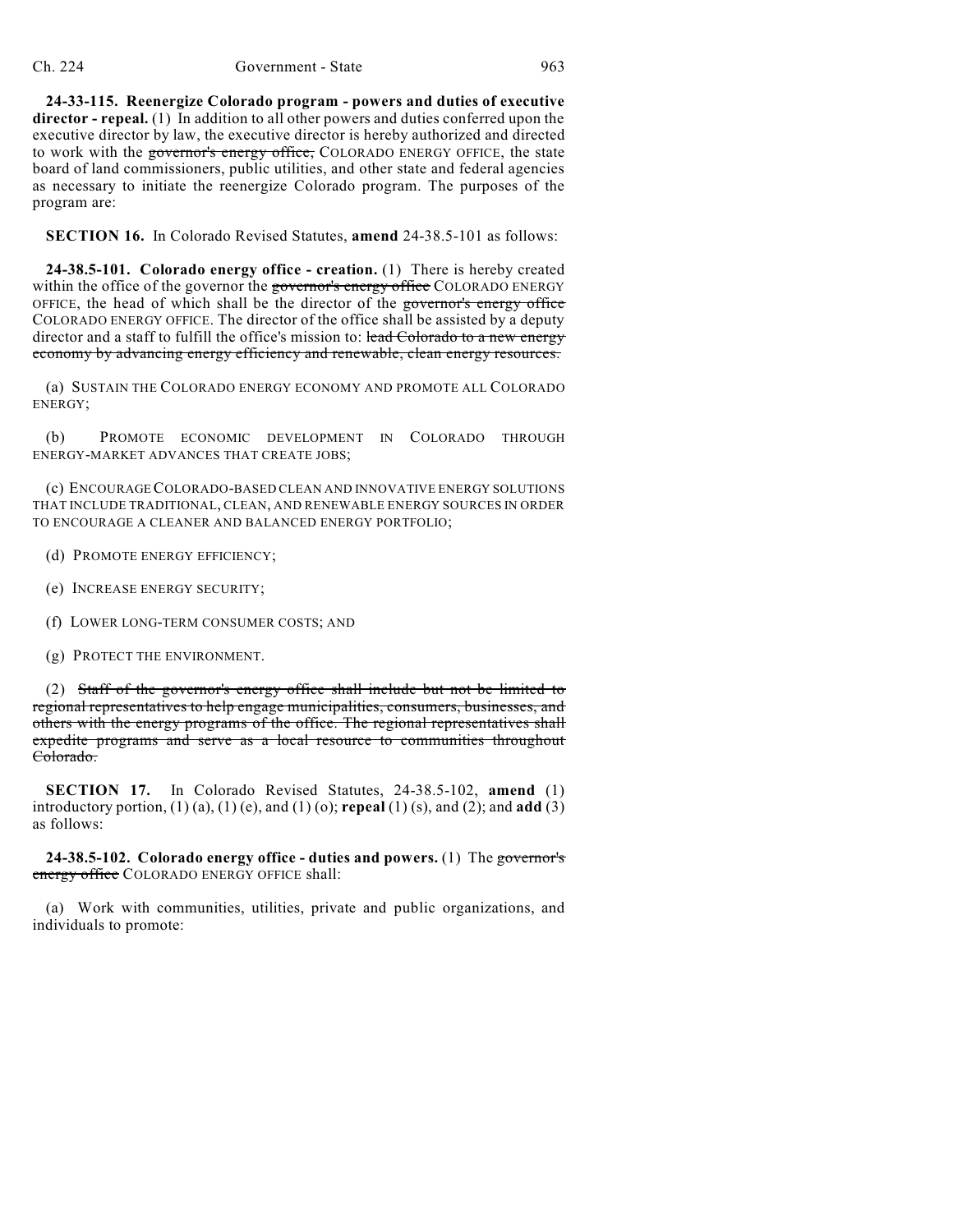(I) THE RENEWABLE ENERGY STANDARD ESTABLISHED IN SECTION 40-2-124, C.R.S.;

(II) CLEAN AND renewable energy, such as wind, HYDROELECTRICITY, solar, and geothermal; and

(III) CLEANER ENERGY SOURCES SUCH AS BIOGAS AND BIOMASS;

(IV) TRADITIONAL ENERGY SOURCES SUCH AS OIL AND OTHER PETROLEUM PRODUCTS, COAL, AND NATURAL GAS;

(V) Energy efficiency technologies AND PRACTICES;

(VI) CLEANER TECHNOLOGIES BY UTILIZING TRADITIONAL,COLORADO-SOURCED ENERGY; AND

(VII) NEW ENERGY TECHNOLOGIES AS DESCRIBED IN SECTION 40-2-123, C.R.S.

(e) Advance INNOVATIVE energy efficiency, and renewable energy, AND EFFICIENCY throughout the state as specified in section  $24-75-120$  SECTIONS 24-38.5-102.4 AND 24-38.5-102.5;

(o) Collaborate with the department of higher education to develop renewable energy curricula that will serve the work force needs of renewable ALL energy industries. Such collaboration may include research institutions, state colleges, community colleges, and trade organizations in an effort to develop a means by which the state may address all facets of work force demands in the new energy economy DEVELOPING A BALANCED ENERGY PORTFOLIO. Institutions may also partner in the development of curricula with organizations that have existing ENERGY curricula and training programs. on renewable energy For the purposes of this paragraph (o), "renewable energy" shall have the same meaning as set forth in section 40-1-102 (11), C.R.S.

(s) Administer the green truck grant program pursuant to part 3 of article 1 of title  $42, C.R.S.$ ;

(2) The director of the governor's energy office shall serve as chairperson of the board of directors of the Colorado clean energy development authority as specified in article 9.7 of title 40, C.R.S.

(3) THE COLORADO ENERGY OFFICE SHALL NOTIFY THE HOUSE OF REPRESENTATIVES AND SENATE COMMITTEES OF REFERENCE TO WHICH THE OFFICE IS ASSIGNED PURSUANT TO SECTION 2-7-203 (1), C.R.S., AS PART OF ITS "STATE MEASUREMENT FOR ACCOUNTABLE, RESPONSIVE, AND TRANSPARENT (SMART) GOVERNMENT ACT" HEARING REQUIRED BY SECTION 2-7-203 (2), C.R.S., IF IT HAS MADE ANY CHANGES TO:

(a) ANY PRINCIPLES, POLICIES, OR PERFORMANCE-BASED GOALS THAT THE OFFICE HAS OUTLINED IN ITS STRATEGIC PLAN REQUIRED PURSUANT TO SECTION 2-7-204 (1) (a), C.R.S.;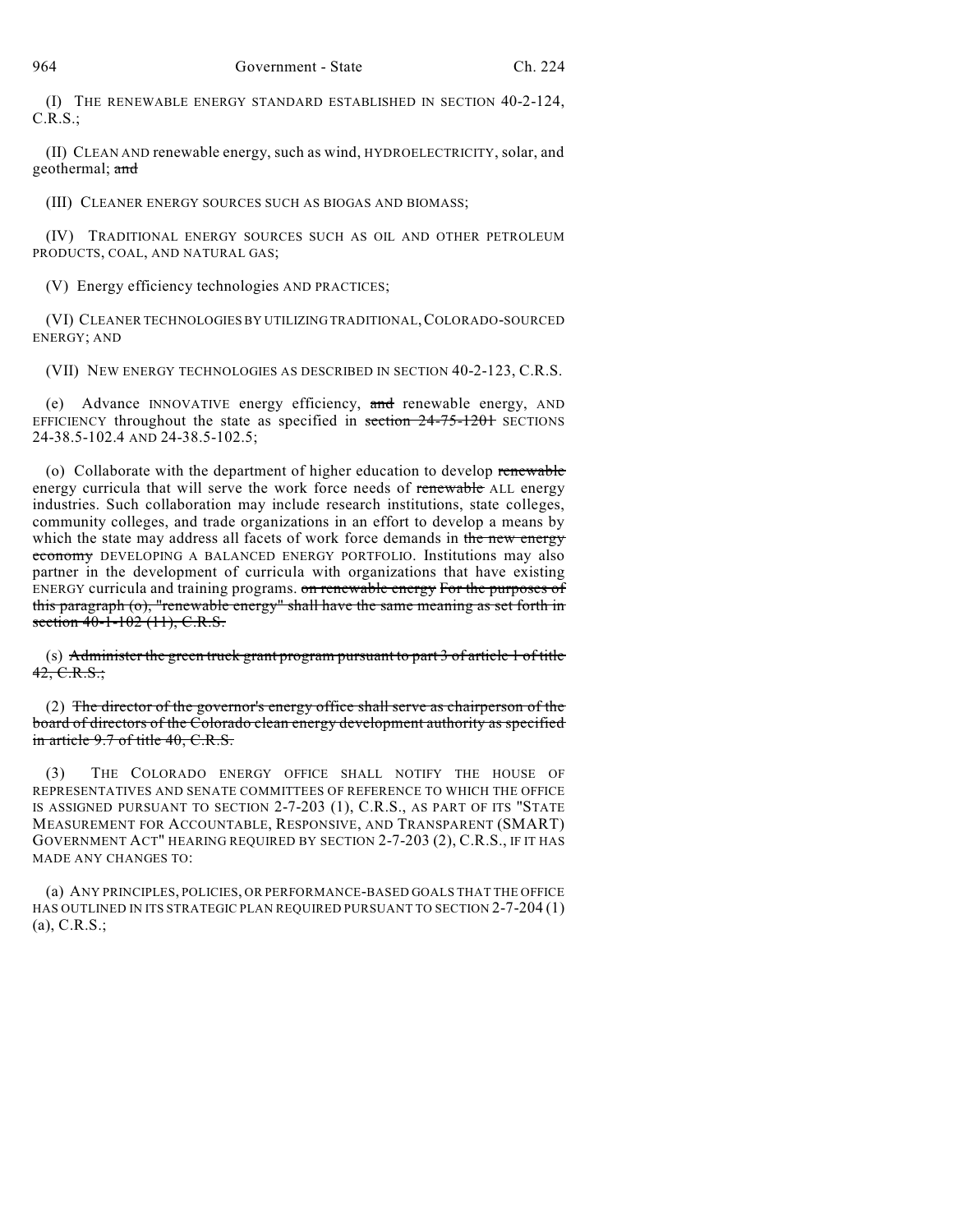(b) OFFICE POLICIES RELATED TO ENERGY TRANSMISSION; AND

(c) OFFICE POLICIES THAT POSITIVELY OR NEGATIVELY IMPACT THE ENERGY SECTOR.

**SECTION 18.** In Colorado Revised Statutes, **add with amended and relocated provisions** 24-38.5-102.4 as follows:

**24-38.5-102.4. [Formerly 24-75-1201] Clean and renewable energy fund creation - use of fund - definitions.** (1) (a) (I) The clean AND RENEWABLE energy fund is hereby created in the state treasury. The principal of the fund shall consist of MONEYS TRANSFERRED TO THE FUND FROM THE GENERAL FUND, moneys transferred to the fund at the end of the 2006-07 state fiscal year and at the end of each succeeding state fiscal year from moneys received by the governor's COLORADO energy office, pursuant to section 39-29-109.3 (2) (f), C.R.S., in accordance with section  $40-8.7-112(3)(g)$ , C.R.S., moneys received pursuant to the federal "American Recovery and Reinvestment Act of 2009", Pub.L. 111-5, or any amendments thereto, or from revenue contracts, court settlement funds, supplemental environmental program funds, repayment or return of funds from eligible public depositories, and gifts, grants, and donations, and any other moneys received by the governor's COLORADO energy office. Interest and income earned on the deposit and investment of moneys in the clean AND RENEWABLE energy fund shall be credited to the fund. Moneys in the fund at the end of any state fiscal year shall remain in the fund and shall not be credited to the state general fund or any other fund. MONEYS IN THE FUND SHALL NOT BE TRANSFERRED TO THE INNOVATIVE ENERGY FUND CREATED IN SECTION 24-38.5-102.5.

(II) (A) ON JULY 1, 2012, ONE MILLION FIVE HUNDRED SIXTY THOUSAND FOUR HUNDRED NINETY-ONE DOLLARS SHALL BE TRANSFERRED BY THE STATE TREASURER FROM THE GENERAL FUND TO THE CLEAN AND RENEWABLE ENERGY FUND.

(B) THIS SUBPARAGRAPH (II) IS REPEALED, EFFECTIVE JANUARY 1, 2013.

(III)(A) ON JULY 1, 2013, AND EACH JULY 1 THEREAFTER THROUGH JULY 1, 2016, ONE MILLION SIX HUNDRED THOUSAND DOLLARS SHALL BE TRANSFERRED BY THE STATE TREASURER FROM THE GENERAL FUND TO THE CLEAN AND RENEWABLE ENERGY FUND.

(B) THIS SUBPARAGRAPH (III) IS REPEALED, EFFECTIVE JANUARY 1, 2017.

(b) For purposes of this section,  $\frac{u}{g}$  over the "COLORADO energy office" means the governor's COLORADO energy office created in section 24-38.5-101.

(2) (a) All moneys in the clean AND RENEWABLE energy fund are continuously appropriated to the governor's COLORADO energy office for the purposes of advancing energy efficiency and renewable energy throughout the state.

(b) The governor's COLORADO energy office may expend moneys from the clean AND RENEWABLE energy fund:

(I) To attract renewable energy industry investment in the state;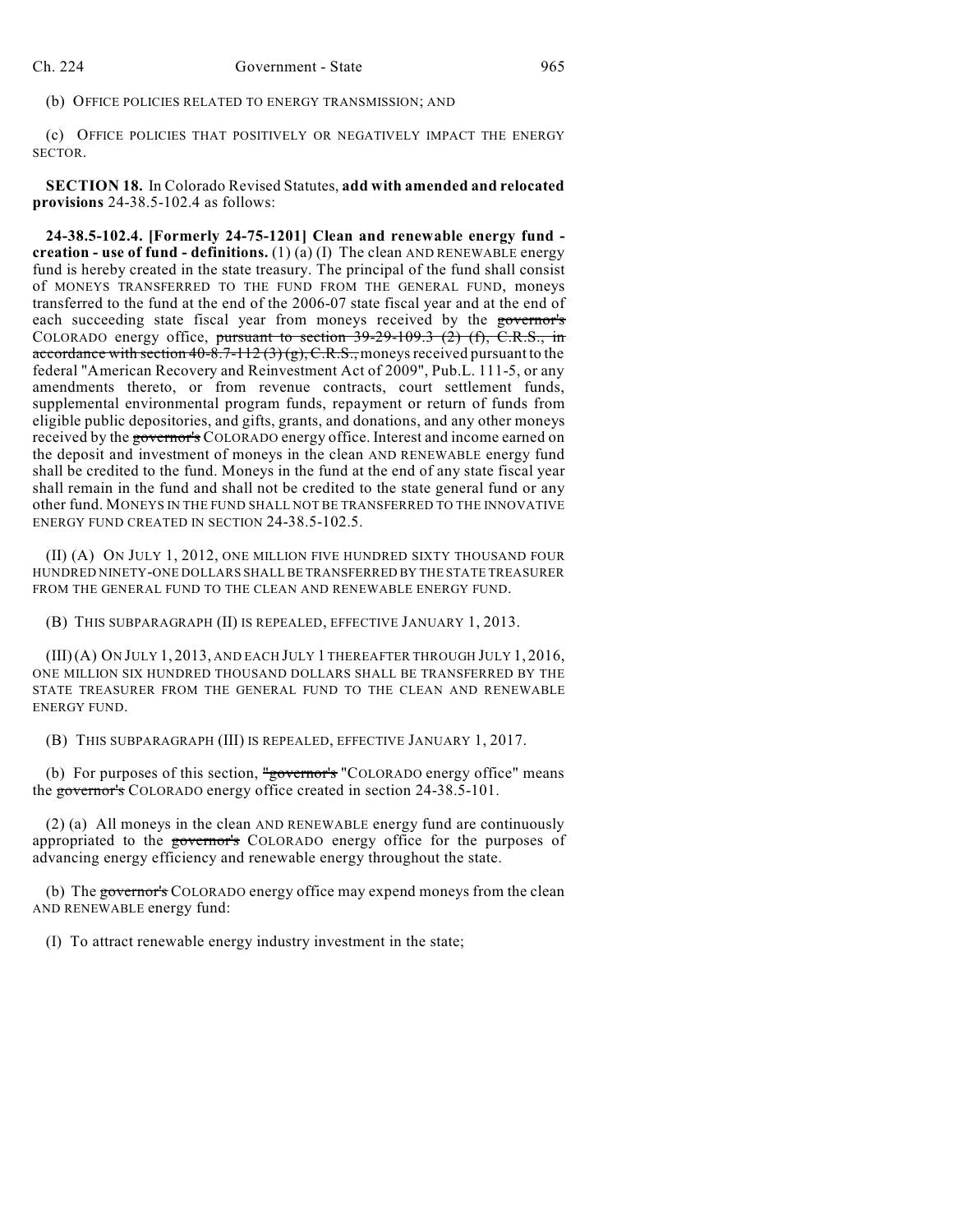(II) To assist in technology transfer into the marketplace for newly developed energy efficiency and renewable energy technologies;

(III) To provide market incentives for the purchase and distribution of energy efficient and renewable energy products;

(IV) To assist in the implementation of energy efficiency projects throughout the state;

(V) To aid governmental agencies in energy efficiency government initiatives;

(VI) To facilitate widespread implementation of renewable energy technologies; and

(VII) In any other manner that serves the purposes of advancing energy efficiency and renewable energy throughout the state.

(c) (I) Subject to the provisions of subparagraph (II) of this paragraph (c), the moneys in the clean AND RENEWABLE energy fund may also be used by the governor's COLORADO energy office to make grants or loans to persons, as defined in section 2-4-401 (8), C.R.S., for use in carrying out the purposes of this part  $12$ SECTION. The governor's COLORADO energy office shall consider the following information in determining whether to make a grant or loan:

(A) The amount of the grant or loan;

(B) The quantified impact on energy demand or amount of clean energy production generated as a result of the grant or loan;

(C) The potential economic impact of the grant or loan; and

(D) The public benefits expected to result from the grant or loan.

(II) The governor's COLORADO energy office may establish terms and conditions for making grants or loans pursuant to this section and in accordance with the objectives of the office as set forth in section 24-38.5-102.

**SECTION 19.** In Colorado Revised Statutes, **add** 24-38.5-102.5 as follows:

**24-38.5-102.5. Innovative energy fund - creation - use of fund - definitions.** (1) (a) THE INNOVATIVE ENERGY FUND IS HEREBY CREATED IN THE STATE TREASURY. THE PRINCIPAL OF THE FUND SHALL CONSIST OF MONEYS TRANSFERRED TO THE FUND BY THE GENERAL ASSEMBLY, MONEYS TRANSFERRED AT THE END OF EACH STATE FISCAL YEAR FROM MONEYS RECEIVED BY THE COLORADO ENERGY OFFICE, MONEYS RECEIVED PURSUANT TO SECTION 39-29-108 (2), C.R.S., OR FROM REVENUE CONTRACTS, COURT SETTLEMENT FUNDS, SUPPLEMENTAL PROGRAM FUNDS, REPAYMENT OR RETURN OF FUNDS FROM ELIGIBLE PUBLIC DEPOSITORIES, AND GIFTS, GRANTS, AND DONATIONS, AND ANY OTHER MONEYS RECEIVED BY THE COLORADO ENERGY OFFICE. INTEREST AND INCOME EARNED ON THE DEPOSIT AND INVESTMENT OF MONEYS IN THE INNOVATIVE ENERGY FUND SHALL BE CREDITED TO THE FUND. MONEYS IN THE FUND AT THE END OF ANY STATE FISCAL YEAR SHALL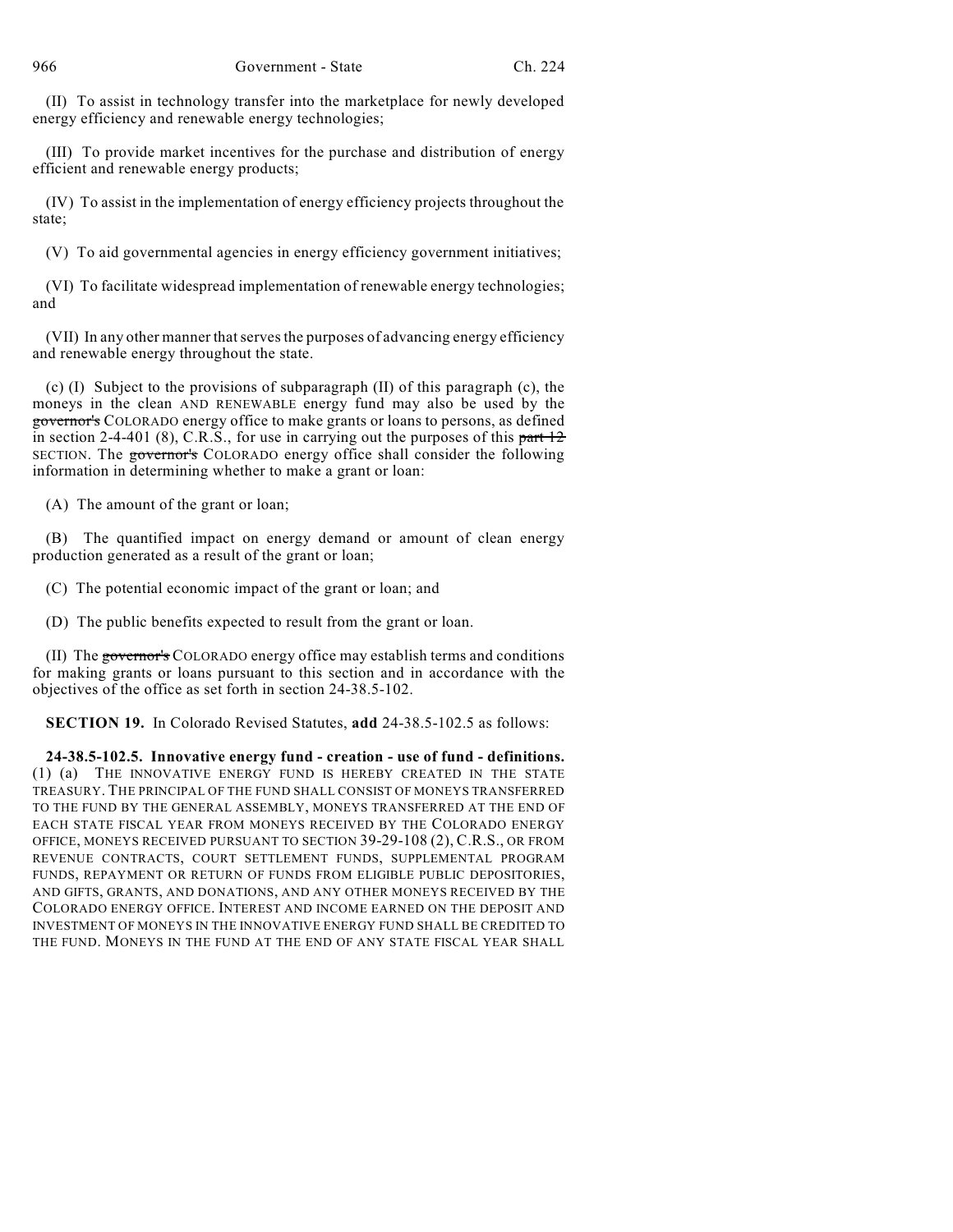REMAIN IN THE FUND AND SHALL NOT BE CREDITED TO THE STATE GENERAL FUND OR ANY OTHER FUND.MONEYS IN THE FUND SHALL NOT BE TRANSFERRED TO THE CLEAN AND RENEWABLE ENERGY FUND CREATED IN SECTION 24-38.5-102.4.

(b) FOR PURPOSES OF THIS SECTION:

(I) "COLORADO ENERGY OFFICE" MEANS THE COLORADO ENERGY OFFICE CREATED IN SECTION 24-38.5-101.

(II) "INNOVATIVE ENERGY" MEANS AN EXISTING, NEW, OR EMERGING TECHNOLOGY THAT:

(A) ENABLES THE USE OF A LOCAL FUEL SOURCE;

(B) ESTABLISHES A MORE EFFICIENT OR ENVIRONMENTALLY BENEFICIAL USE OF ENERGY; AND

(C) HELPS TO CREATE ENERGY INDEPENDENCE OR ENERGY SECURITY FOR THE STATE.

(2) (a) ALL MONEYS IN THE INNOVATIVE ENERGY FUND ARE CONTINUOUSLY APPROPRIATED TO THE COLORADO ENERGY OFFICE FOR THE PURPOSES OF ADVANCING INNOVATIVE ENERGY EFFICIENCY THROUGHOUT THE STATE; EXCEPT THAT THE MONEYS ARE LIMITED TO EFFICIENCY PROJECTS AND ANY OTHER PROJECTS RELATED TO THE SEVERANCE OF MINERALS SUBJECT TO TAXATION UNDER ARTICLE 29 OF TITLE 39, C.R.S.

(b) THECOLORADO ENERGY OFFICE MAY EXPEND MONEYS FROM THE INNOVATIVE ENERGY FUND:

(I) TO OVERCOME MARKET BARRIERS FACING EMERGING AND COST-EFFECTIVE ENERGY TECHNOLOGIES;

(II) TO PROMOTE ROBUST RESEARCH, DEVELOPMENT, COMMERCIALIZATION, AND FINANCING OF INNOVATIVE ENERGY TECHNOLOGIES;

(III) TO EDUCATE THE GENERAL PUBLIC ON ENERGY ISSUES AND OPPORTUNITIES;

(IV) TO ATTRACT INNOVATIVE ENERGY INDUSTRY INVESTMENT IN THE STATE;

(V) TO ASSIST IN TECHNOLOGY TRANSFER INTO THE MARKETPLACE FOR NEWLY DEVELOPED INNOVATIVE ENERGY EFFICIENCY TECHNOLOGIES;

(VI) TO PROVIDE MARKET INCENTIVES FOR THE PURCHASE AND DISTRIBUTION OF EFFICIENT INNOVATIVE ENERGY PRODUCTS;

(VII) TO ASSIST IN THE IMPLEMENTATION OF INNOVATIVE ENERGY EFFICIENCY PROJECTS THROUGHOUT THE STATE;

(VIII) TO AID GOVERNMENTAL AGENCIES IN INNOVATIVE ENERGY EFFICIENCY GOVERNMENT INITIATIVES;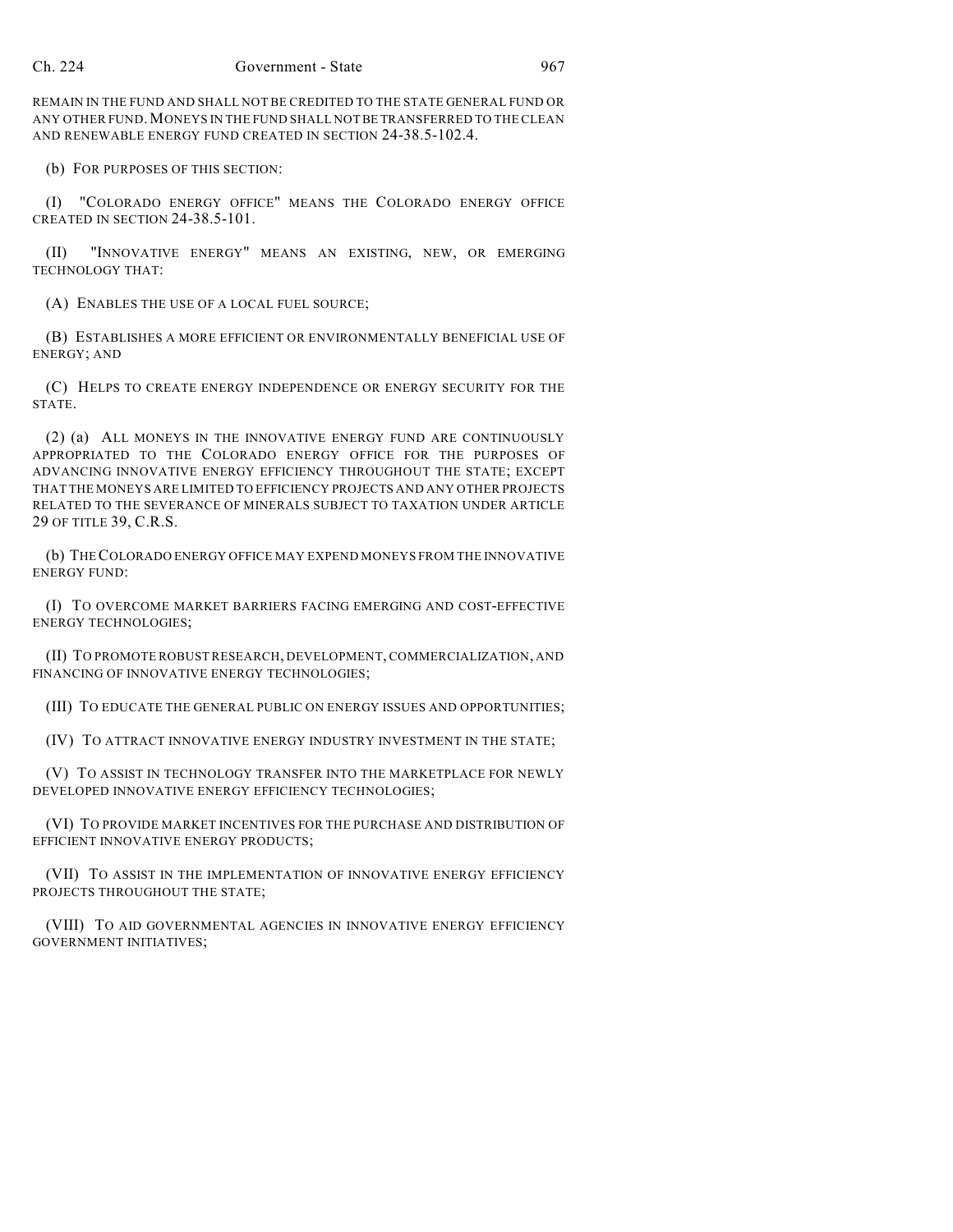(IX) TO FACILITATE WIDESPREAD IMPLEMENTATION OF INNOVATIVE ENERGY TECHNOLOGIES; AND

(X) IN ANY OTHER MANNER THAT SERVES THE PURPOSES OF ADVANCING INNOVATIVE ENERGY EFFICIENCY THROUGHOUT THE STATE.

(c) (I) SUBJECT TO THE PROVISIONS OF SUBPARAGRAPH (II) OF THIS PARAGRAPH (c), THE MONEYS IN THE INNOVATIVE ENERGY FUND MAY ALSO BE USED BY THE COLORADO ENERGY OFFICE TO MAKE GRANTS OR LOANS TO PERSONS, AS DEFINED IN SECTION 2-4-401 (8), C.R.S., FOR USE IN CARRYING OUT THE PURPOSES OF THIS SECTION. THE COLORADO ENERGY OFFICE SHALL CONSIDER THE FOLLOWING INFORMATION IN DETERMINING WHETHER TO MAKE A GRANT OR LOAN:

(A) THE AMOUNT OF THE GRANT OR LOAN;

(B) THE QUANTIFIED IMPACT ON ENERGY DEMAND OR AMOUNT OF INNOVATIVE ENERGY PRODUCTION GENERATED AS A RESULT OF THE GRANT OR LOAN;

(C) THE POTENTIAL ECONOMIC IMPACT OF THE GRANT OR LOAN; AND

(D) THE PUBLIC BENEFITS EXPECTED TO RESULT FROM THE GRANT OR LOAN.

(II) THECOLORADO ENERGY OFFICE MAY ESTABLISH TERMS AND CONDITIONS FOR MAKING GRANTS OR LOANS PURSUANT TO THIS SECTION AND IN ACCORDANCE WITH THE OBJECTIVES OF THE OFFICE AS SET FORTH IN SECTION 24-38.5-102; EXCEPT THAT THE GRANTS OR LOANS SHALL BE LIMITED TO INNOVATIVE ENERGY EFFICIENCY PROJECTS AND POLICY DEVELOPMENT.

**SECTION 20.** In Colorado Revised Statutes, 24-38.5-103, **amend** (2) as follows:

**24-38.5-103. Electric vehicle grant fund - creation - administration.** (2) The governor's energy office COLORADO ENERGY OFFICE is authorized to seek and accept gifts, grants, or donations from private or public sources for the purposes of this section. All private and public funds received through gifts, grants, or donations shall be transmitted to the state treasurer, who shall credit the same to the fund. The moneys in the fund shall be subject to annual appropriation by the general assembly. Any moneys in the fund not expended for the purposes of this section may be invested by the state treasurer as provided by law. All interest and income derived from the investment and deposit of moneys in the fund shall be credited to the fund. Any unexpended and unencumbered moneys remaining in the fund at the end of a fiscal year shall remain in the fund and shall not be credited or transferred to the general fund or another fund.

**SECTION 21.** In Colorado Revised Statutes, 24-38.5-104, **amend** (2) asfollows:

**24-38.5-104. Photovoltaic installer qualifications - cooperation with department of regulatory agencies.** (2) If the governor, by executive order, appoints a committee to study the desirability of credentialing ofsolar installers, the committee, or the governor's energy office COLORADO ENERGY OFFICE on the committee's behalf, is specifically authorized to submit a proposal for such credentialing to the department of regulatory agencies pursuant to section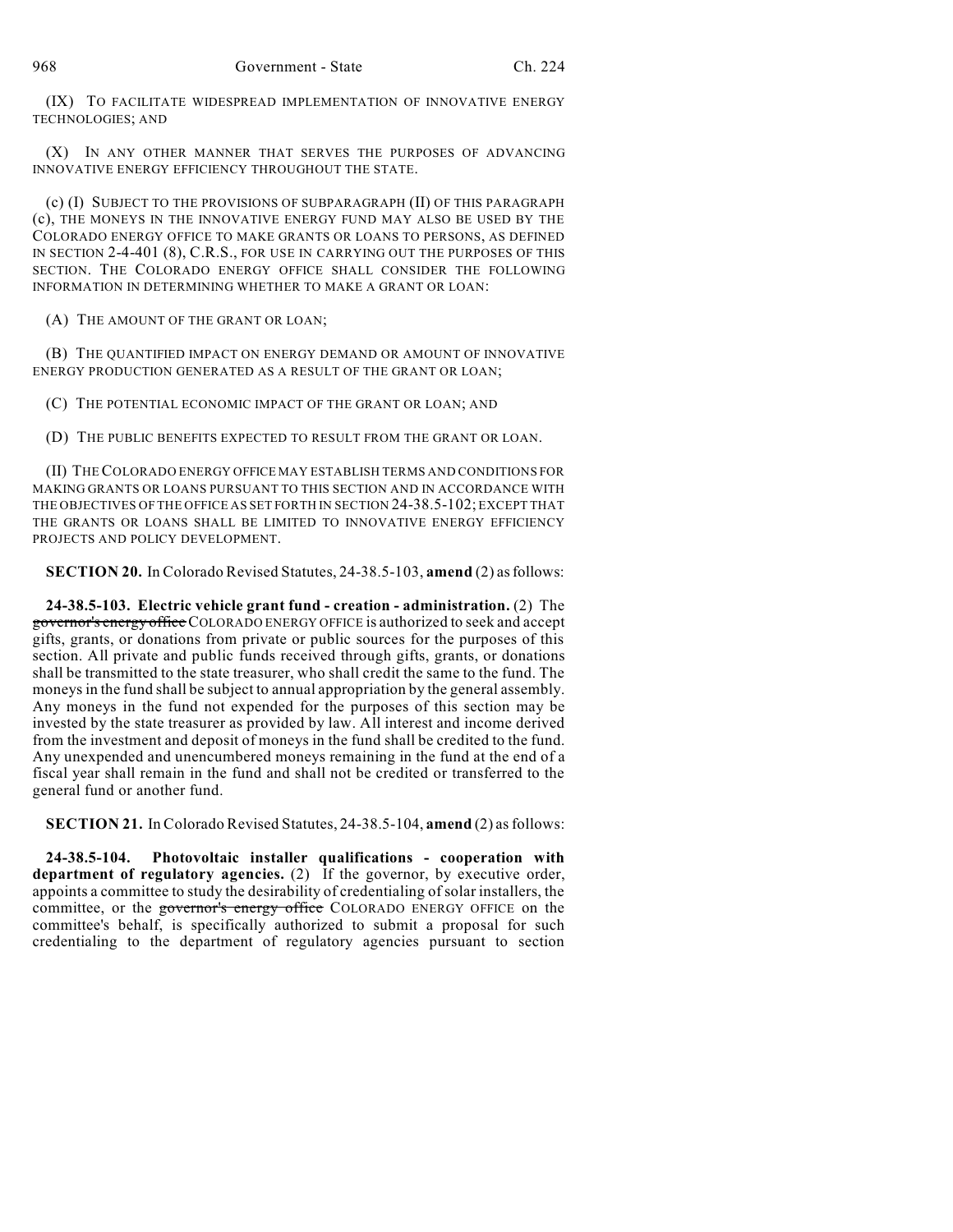24-34-104.1 (2). In addition, the committee may study and make recommendations concerning the scope-of-work provisions of section 40-2-128, C.R.S., specifically including enforcement of the supervision and worker ratio requirements of section 40-2-128 (1) (c) and (1) (d), C.R.S.

**SECTION 22.** In Colorado Revised Statutes, 24-38.5-105, **amend** (1) (a) and (1) (b) as follows:

**24-38.5-105. Clean energy improvement debt reserve fund - authorization - use.** (1) (a) The clean energy improvement debt reserve fund is hereby created in the state treasury. The principal of the fund shall consist of up to ten million dollars of legally available moneys from nonstate sources under the control of the governor's energy office COLORADO ENERGY OFFICE, which the state treasurer shall promptly credit to the fund if instructed in writing to do so by the director of the governor's energy office COLORADO ENERGY OFFICE, and any fees paid to the state treasurer in accordance with subparagraph (II) of paragraph (b) of this subsection (1). All interest and income derived from the deposit and investment of moneys in the fund shall be credited to the fund, and all unexpended and unencumbered moneys in the fund at the end of any fiscal year shall remain in the fund. The fund is hereby continuously appropriated to the state treasurer, who may expend moneys from the fund solely for the purposes of paying principal and interest on bonds issued by a local improvement district or other special district as specified in paragraph (c) of this subsection (1) and defraying any direct and indirect costs incurred by the state treasurer in executing duties required by this section.

(b) (I) If the governor's energy office COLORADO ENERGY OFFICE instructs the state treasurer to credit moneys from nonstate sources to the clean energy improvement debt reserve fund, with prior written authorization from the director of the governor's energy office COLORADO ENERGY OFFICE and the state treasurer and after agreeing to pay fees to be credited to the fund to the state treasurer as specified in subparagraph (II) of this paragraph (b), a local improvement district or other special district that imposes special assessments on real property and issues bonds payable from the revenues generated by the special assessments to generate the moneys needed to pay the up-front costs of making renewable energy improvements or clean energy improvements as authorized by part 6 of article 20 of title 30, C.R.S., or any other provision of law may rely on the clean energy improvement debt reserve fund as a backup source of moneys that may be used, after the depletion of any district debt service reserve fund, for the payment of principal and interest owed to holders of the district's bonds.

(II) A local improvement district or other district that issues bonds and that wishes to rely on the clean energy improvement debt reserve fund as a backup source of moneys for the payment of principal and interest owed to holders of the bonds shall enter into a written agreement with the governor's energy office COLORADO ENERGY OFFICE to pay to the state treasurer for crediting to the fund such fees for the privilege of relying on the fund as the governor's energy office COLORADO ENERGY OFFICE may require. Fees to be paid by a district as required by the governor's energy office COLORADO ENERGY OFFICE shall be deemed to be a portion of the amount of the interest rate savings resulting from more favorable financing terms attributable to the reliance upon the fund. The governor's energy office COLORADO ENERGY OFFICE may, in its discretion, require that fees be paid on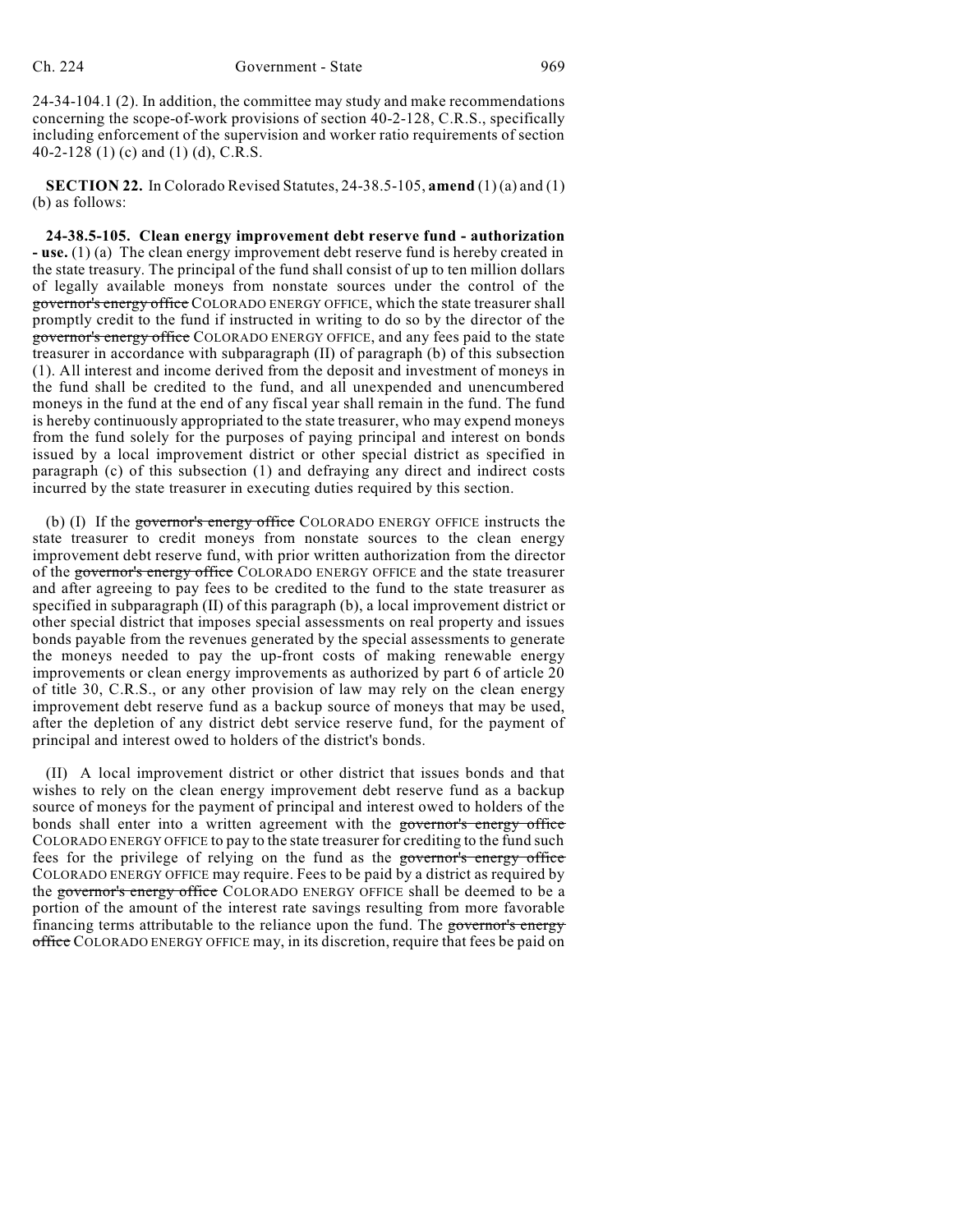an annual basis, commencing and calculated on the date of issuance of the bonds and on each one-year anniversary of the issuance of the bonds thereafter while the bonds remain outstanding, in an amount equal to a number of basis points of the principal amount of the bonds outstanding as of each calculation date agreed upon by the office and the district.

## **SECTION 23.** InColorado Revised Statutes, 24-38.5-106, **amend** (2) asfollows:

**24-38.5-106. Financing of capital projects to make state government more energy efficient - lease-purchase agreements - legislative declaration**  definition. (2) (a) In order to make state government more energy efficient in accordance with section 24-38.5-102, the governor's energy office COLORADO ENERGY OFFICE may propose a prioritized list of projects associated with current utility cost-savings contracts that will improve the energy efficiency of state buildings or facilities and that are proposed to be constructed or improved using financing provided in accordance with subsection (3) of this section. If the governor's energy office COLORADO ENERGY OFFICE creates a prioritized list, the prioritized list shall include an estimate of the total amount of annual utility cost savings expected if all of the projects on the prioritized list are completed; descriptions of the projects, the affected buildings, and the impact of the projects on tenants; a timeline for implementation; a detailed budget for each project; a list of properties recommended for use as collateral, which shall include only properties operated and maintained by agencies that are responsible for the operation and maintenance of at least one state building or facility for which a project is being financed in accordance with subsection (3) of this section; estimates of the amount of annual utility cost savings expected for each of the projects; and expected annual payments for each project, including the expected funding sources for such payments. The governor's energy office COLORADO ENERGY OFFICE shall submit the prioritized list and referenced supporting documents to the office of state planning and budgeting for review and approval or disapproval. Except as otherwise provided in paragraph (b) of this subsection (2), the office of state planning and budgeting shall submit any projects on the prioritized list that it approves to the capital development committee of the general assembly for review and approval or disapproval. Subject to the limitations specified in subsection (3) of this section, if the capital development committee determines after reviewing the projects submitted to it for its review and approval or disapproval that it is appropriate to authorize the state treasurer to pursue financing provided in accordance with subsection (3) of this section to fund some or all of the projects or if the office of state planning and budgeting has approved projects for buildings or facilities operated and maintained by the department of transportation and submitted such projects to the committee for informational purposes only pursuant to paragraph (b) of this subsection  $(2)$ , the committee shall provide a letter to the governor's energy office COLORADO ENERGY OFFICE, the office of state planning and budgeting, the joint budget committee of the general assembly, and the state treasurer thatspecifies the final approved priority of the projects.

(b) Notwithstanding the provisions of paragraph (a) of this subsection (2), any projects on the prioritized list proposed by the governor's energy office COLORADO ENERGY OFFICE and approved by the office of state planning and budgeting for buildings or facilities operated and maintained by the department of transportation shall be deemed to be finally approved and shall be included on the prioritized list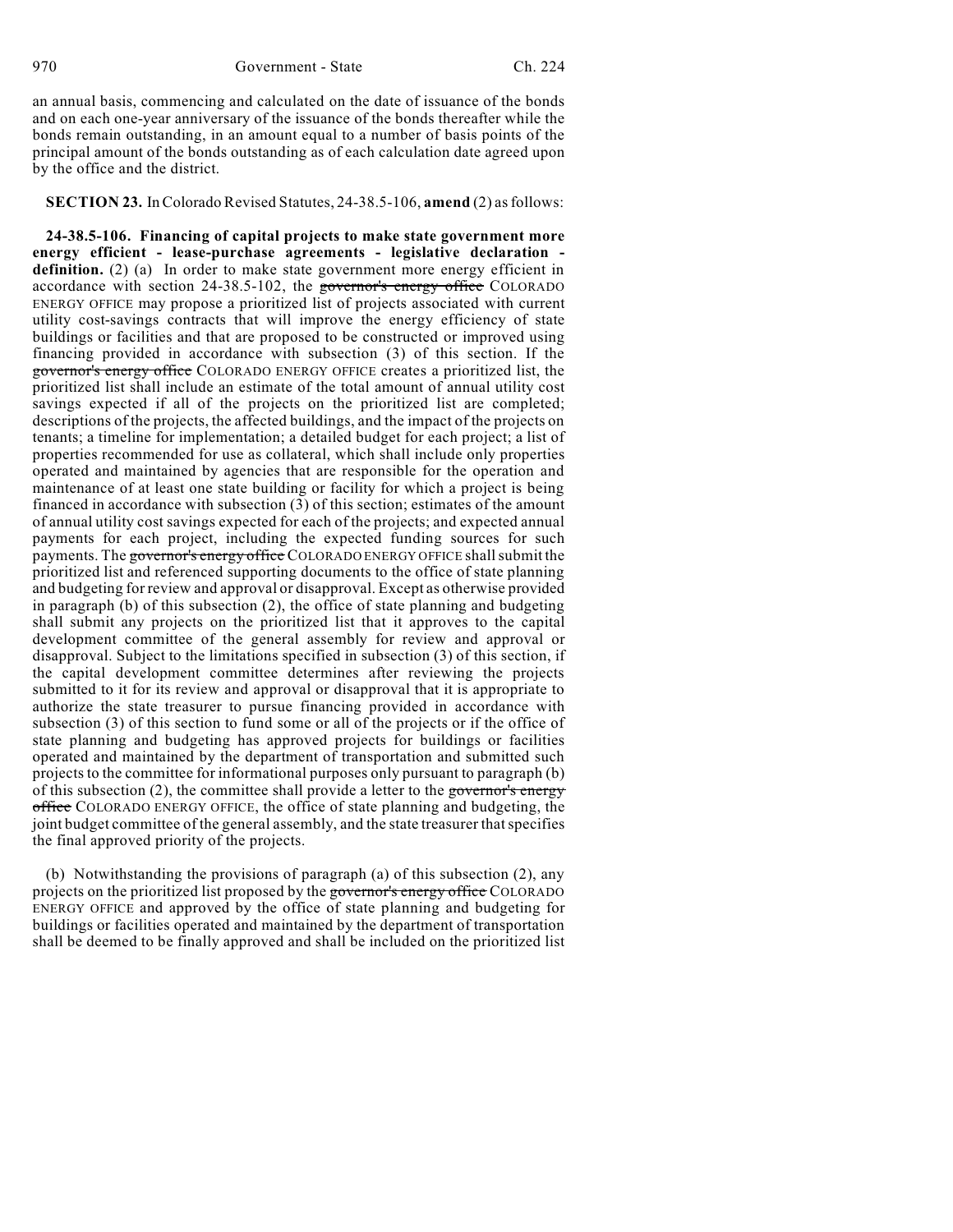submitted to the capital development committee for informational purposes only.

**SECTION 24.** In Colorado Revised Statutes, **add** 24-38.5-107 as follows:

**24-38.5-107. Colorado energy office - subject to audit.** (1) NO LATER THAN JANUARY 15, 2017, THE STATE AUDITOR SHALL COMPLETE A PERFORMANCE AUDIT OF THE COLORADO ENERGY OFFICE. THE STATE AUDITOR SHALL PRESENT THE PERFORMANCE AUDIT REPORT TO THE LEGISLATIVE AUDIT COMMITTEE. AFTER THE PERFORMANCE AUDIT REPORT IS RELEASED BY THE LEGISLATIVE AUDIT COMMITTEE, THE STATE AUDITOR SHALL PROVIDE COPIES, IN ACCORDANCE WITH SECTION 24-1-136 (9), TO THE HOUSE AGRICULTURE, LIVESTOCK, AND NATURAL RESOURCES COMMITTEE, THE SENATE AGRICULTURE AND NATURAL RESOURCES COMMITTEE, AND THE JOINT BUDGET COMMITTEE.

**SECTION 25.** In Colorado Revised Statutes, 24-38.5-203, **amend** (1), (2), (3), (4) introductory portion,  $(6)$ ,  $(7)$ ,  $(8)$ , and  $(9)$  as follows:

**24-38.5-203. Green building incentive pilot program.** (1) Except as provided in paragraph (b) of subsection (9) of this section, the governor's energy office COLORADO ENERGY OFFICE shall establish and administer a green building incentive pilot program in accordance with the requirements established in this part 2.

(2) (a) A qualified homebuyer may submit an application, provided by the governor's energy office COLORADO ENERGY OFFICE, to the governor's energy office COLORADO ENERGY OFFICE for a grant to make energy efficiency improvements to the homebuyer's existing residence that the homebuyer is selling in preparation for purchasing a highly efficient new residential construction.

(b) The governor's energy office COLORADO ENERGY OFFICE shall award a larger grant to a qualified homebuyer with an existing residence that has a home energy rating or home energy audit showing greater inefficiency.

(3) The energy efficiency improvements shall be performed by contractors approved by the governor's energy office COLORADO ENERGY OFFICE as specified in subsection (6) of this section.

(4) The governor's energy office COLORADO ENERGY OFFICE shall require the qualified homebuyer to submit documentation:

(6) The governor's energy office COLORADO ENERGY OFFICE shall create a list of contractors eligible to perform energy efficiency improvements to a qualified homebuyer's existing residence.

(7) In order to confirm that the qualified homebuyer met the requirements of the pilot program, the qualified homebuyer shall submit to the governor's energy office COLORADO ENERGY OFFICE copies of closing documentation for the highly efficient new residential construction no later than thirty days after the construction is complete. If construction is delayed and not completed by the estimated completion date, the governor's energy office COLORADO ENERGY OFFICE may grant a waiver or extension for submission of this documentation.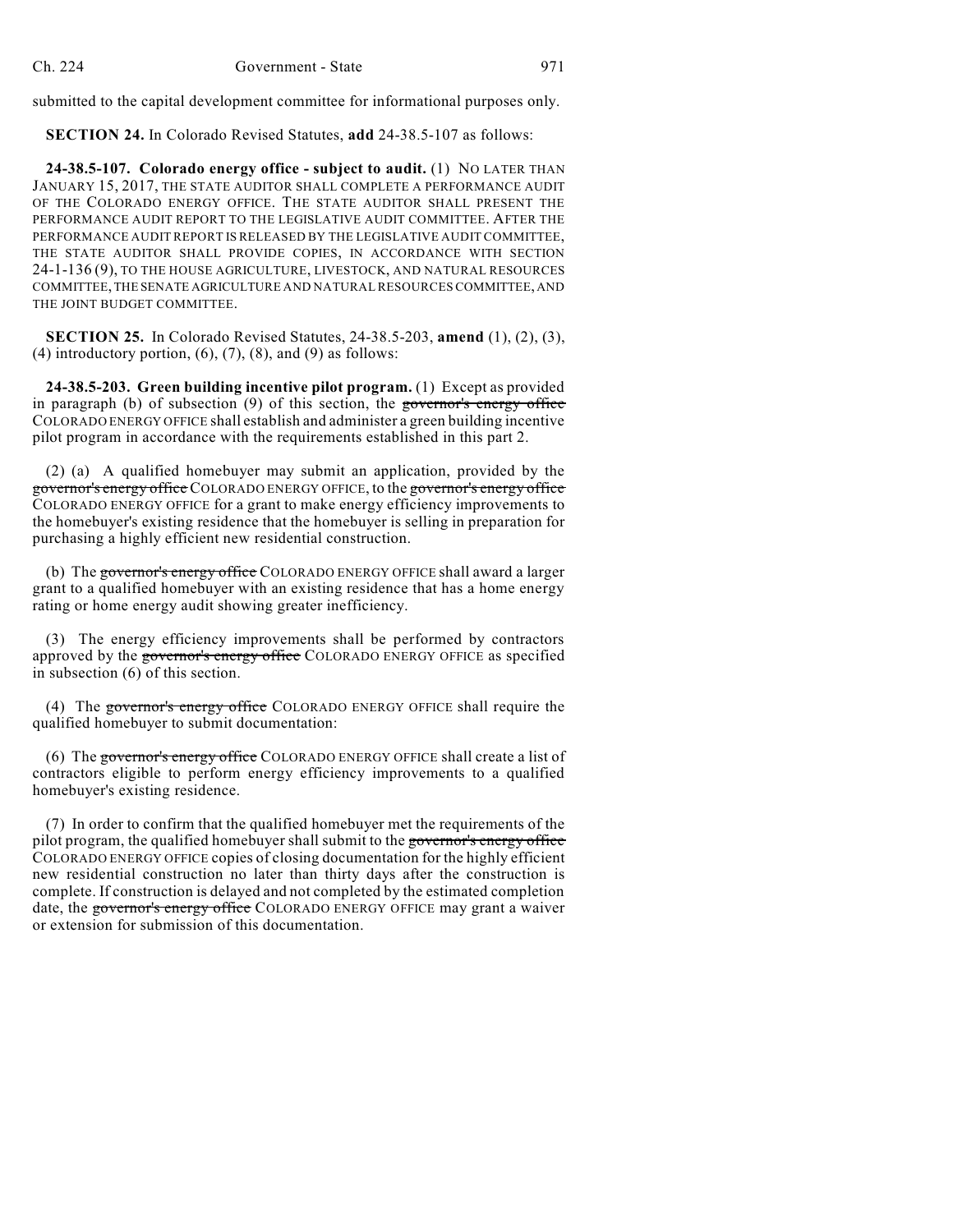972 Government - State Ch. 224

(8) If the purchase of the highly efficient new residential construction is not finalized for any reason, including but not limited to the cancellation of the sale by the qualified homebuyer or the failure of the qualified homebuyer to secure financing, the qualified homebuyer shall reimburse the total amount of the grant to the governor's energy office COLORADO ENERGY OFFICE within thirty days after such cancellation or failure.

(9) (a) Funding for the pilot program shall be provided from federal funds transferred to the governor's energy office COLORADO ENERGY OFFICE that the governor's energy office COLORADO ENERGY OFFICE has already received prior to August 10, 2011, or may receive after August 10, 2011. The governor's energy office COLORADO ENERGY OFFICE may require additional documentation or information from the qualified homebuyer as required to secure any additional federal funds.

(b) The governor's energy office COLORADO ENERGY OFFICE shall not establish the pilot program set forth in this part 2 if federal funds are not available.

**SECTION 26.** In Colorado Revised Statutes, 24-38.7-102, **amend** (6) asfollows:

**24-38.7-102. Definitions.** As used in this part 1, unless the context otherwise requires:

(6) "Office" means the governor's energy office COLORADO ENERGY OFFICE.

**SECTION 27.** In Colorado Revised Statutes, 24-38.7-103, **amend** (2) (b) as follows:

**24-38.7-103. Colorado energy office - powers and duties - program - fund created.** (2) (b) The program fund and the accounts of the program fund shall consist of such moneys as the general assembly may appropriate thereto from the clean INNOVATIVE energy fund created in section  $24-75-1201$  (1), C.R.S. SECTION 24-38.5-102.5, THE CLEAN AND RENEWABLE ENERGY FUND CREATED IN SECTION 24-38.5-102.4, and any gifts, grants, or donations that may be made to the program fund. In accordance with section 24-36-113 (1) (a), which requires the state treasurer, in making investments, to use prudence and care to preserve the principal and to secure the maximum rate of interest consistent with safety and liquidity, if the general assembly chooses not to appropriate moneys to the program fund or to the accounts of the program fund, nothing in this article shall be deemed to require the state treasurer to credit any moneys to the program fund or the accounts of the program fund. All interest and income earned on the deposit and investment of moneys in the program fund and the accounts of the program fund shall be used for the loan buy-down account and the loan loss reserve account. Moneys in the loan buy-down account and loan loss reserve account of the program fund shall remain in the accounts and shall not be transferred to the general fund or any other fund at the end of any fiscal year.

**SECTION 28.** In Colorado Revised Statutes, 24-38.7-202, **amend** (3) asfollows:

**24-38.7-202. Definitions.** As used in this part 2, unless the context otherwise requires: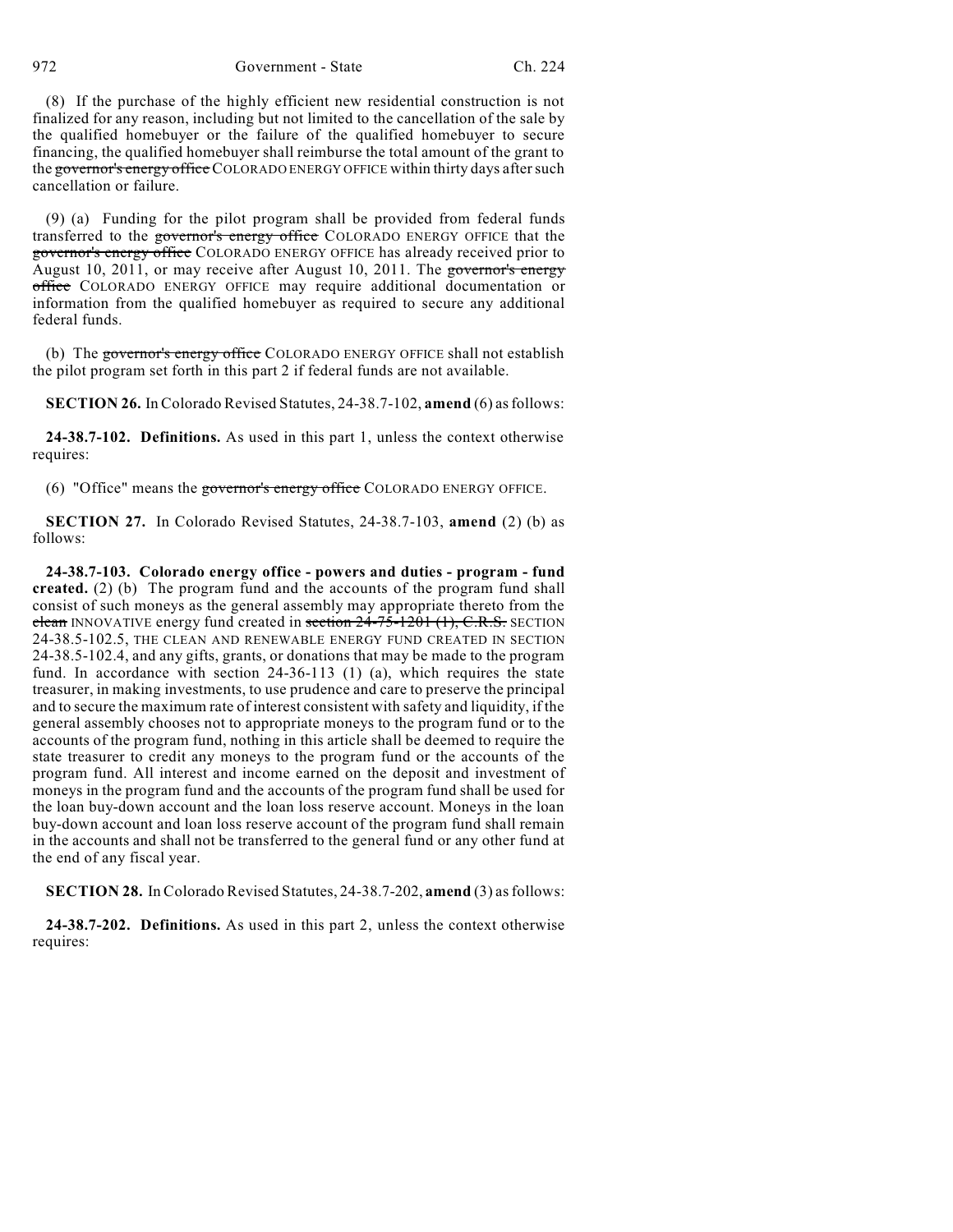(3) "Office" means the governor's energy office COLORADO ENERGY OFFICE.

**SECTION 29.** In Colorado Revised Statutes, **amend** 24-38.9-101 as follows:

**24-38.9-101. Legislative declaration.** The general assembly finds, determines, and declares that as Colorado continues to expand its new THE COLORADO energy economy, the state must ensure that Colorado citizens have access to the necessary skills in order to compete for jobs in the new energy market. The general assembly further finds, determines, and declares that a skilled workforce is one of the most important drivers in determining the future global competitiveness of Colorado. Therefore, the general assembly finds that the purpose of the green jobs Colorado training program is to maintain Colorado's competitive advantage and ensure that future workforce supply can meet the oncoming demand for green job skills in the new COLORADO energy economy.

**SECTION 30.** InColorado Revised Statutes, 24-38.9-103, **amend** (2) asfollows:

**24-38.9-103. Green jobs Colorado advisory council - creation appointments.** (2) The council shall consist of seventeen members, seven of whom shall be appointed by the executive director of the department of labor and employment, who shall appoint at least one member from each of the following: A nonprofit organization, a community or junior college, a clean technology industry association, a business organization, an investor-owned utility, a rural electric association, and a labor organization. The members appointed by the executive directorshall possessrelevant experience related to green jobs or green job training. Four legislative members of the council shall be appointed as follows: One member shall be appointed by the speaker of the house of representatives, one member shall be appointed by the president of the senate, one member shall be appointed by the minority leader of the house of representatives, and one member shall be appointed by the minority leader of the senate. The remaining six members shall be the director of the governor's energy office COLORADO ENERGY OFFICE, the director of the Colorado office of economic development, the executive director of the department of human services, the executive director of the department of local affairs, the chair of the Colorado workforce development council or its successor, and the executive director of the department of labor and employment, or their respective designees.

**SECTION 31.** In Colorado Revised Statutes, **amend** 24-38.9-106 as follows:

**24-38.9-106. Funding.** The pilot program may be funded by the use of federal moneys received by the department of labor and employment for the purposes of the pilot program and by the use of moneys from the governor's energy office COLORADO ENERGY OFFICE.

**SECTION 32.** In Colorado Revised Statutes, 24-47.5-103, **amend** (1) asfollows:

**24-47.5-103. Funding - appropriations contingent on receipt of federal grant moneys - repeal.** (1) For the state fiscal year commencing on July 1, 2006, and in each of the state fiscal years commencing on July 1, 2007, and July 1, 2008, the general assembly shall appropriate two million dollarsfrom the operational account of the severance tax trust fund as specified in section 39-29-109.3 (2) (g), C.R.S.,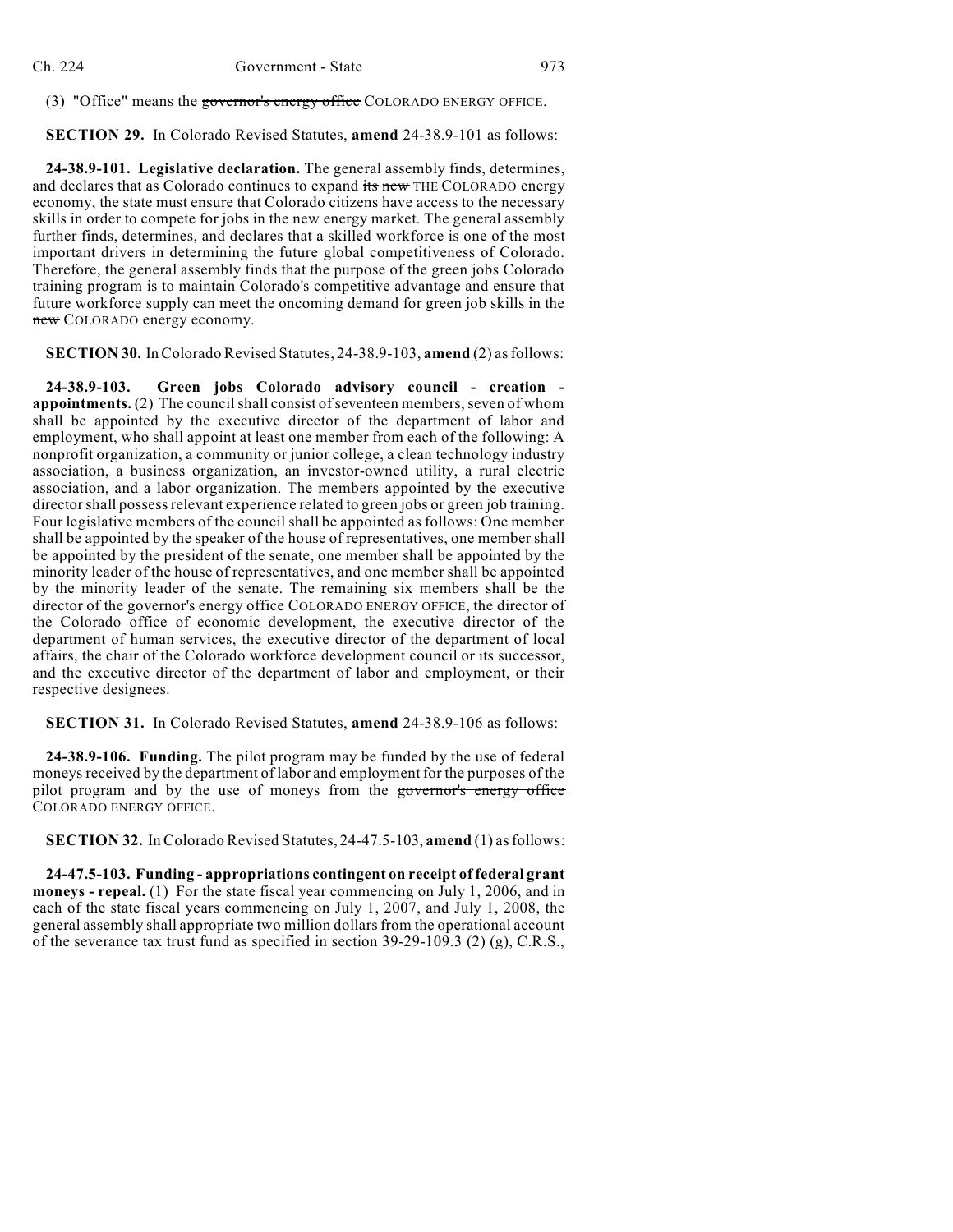AS SAID PARAGRAPH (g) EXISTED PRIOR TO ITS REPEAL IN 2010, to the governor's energy office created in section 24-38.5-101, AS SAID OFFICE EXISTED PRIOR TO JULY 1, 2012, for distribution to the authority for the purposes specified in section 24-47.5-102; except that, if grants of federal moneys equal to or exceeding the amount of state moneys appropriated pursuant to this article have not been received by June 30, 2012, the unexpended and unencumbered balance of said appropriation shall revert to the operational account of the severance tax trust fund.

**SECTION 33.** In Colorado Revised Statutes, 24-77-102, **repeal** (15) (b) (XVI) as follows:

**24-77-102. Definitions.** As used in this article, unless the context otherwise requires:

(15) (b) "Special purpose authority" includes, but is not limited to:

(XVI) The Colorado clean energy development authority created pursuant to section 40-9.7-104, C.R.S.;

**SECTION 34.** In Colorado Revised Statutes, 25-16.5-105, **amend** (1) (m) (I) as follows:

**25-16.5-105. Powers and duties of advisory board.** (1) The advisory board shall have the following powers and duties:

 $(m)$  (I) In accordance with the provisions of subparagraph (II) of this paragraph (m), to submit an annual report to the department of local affairs, the department, the governor's energy office COLORADO ENERGY OFFICE created in section 24-38.5-101, C.R.S., and the standing committee of reference in each house of the general assembly exercising jurisdiction over matters concerning public health and the environment.

**SECTION 35.** In Colorado Revised Statutes, 25-16.5-105.5, **amend** (2) (c) (III) as follows:

**25-16.5-105.5. Pollution prevention advisory board assistance committee appointments - membership - definitions.** (2) (c) The members appointed to the committee shall include representatives of industry, nonprofit and community organizations, state agencies, and local governments in accordance with the following:

(III) One member of the committee shall be a representative of the governor's energy office COLORADO ENERGY OFFICE created in section 24-38.5-101, C.R.S.

**SECTION 36.** In Colorado Revised Statutes, 30-28-211, **amend** (2) (b) and (2) (c) as follows:

**30-28-211. Energy efficient building codes - legislative declaration**  definitions. (2) As used in this section, unless the context otherwise requires:

(b) "Energy code" means, at a minimum, the 2003 international energy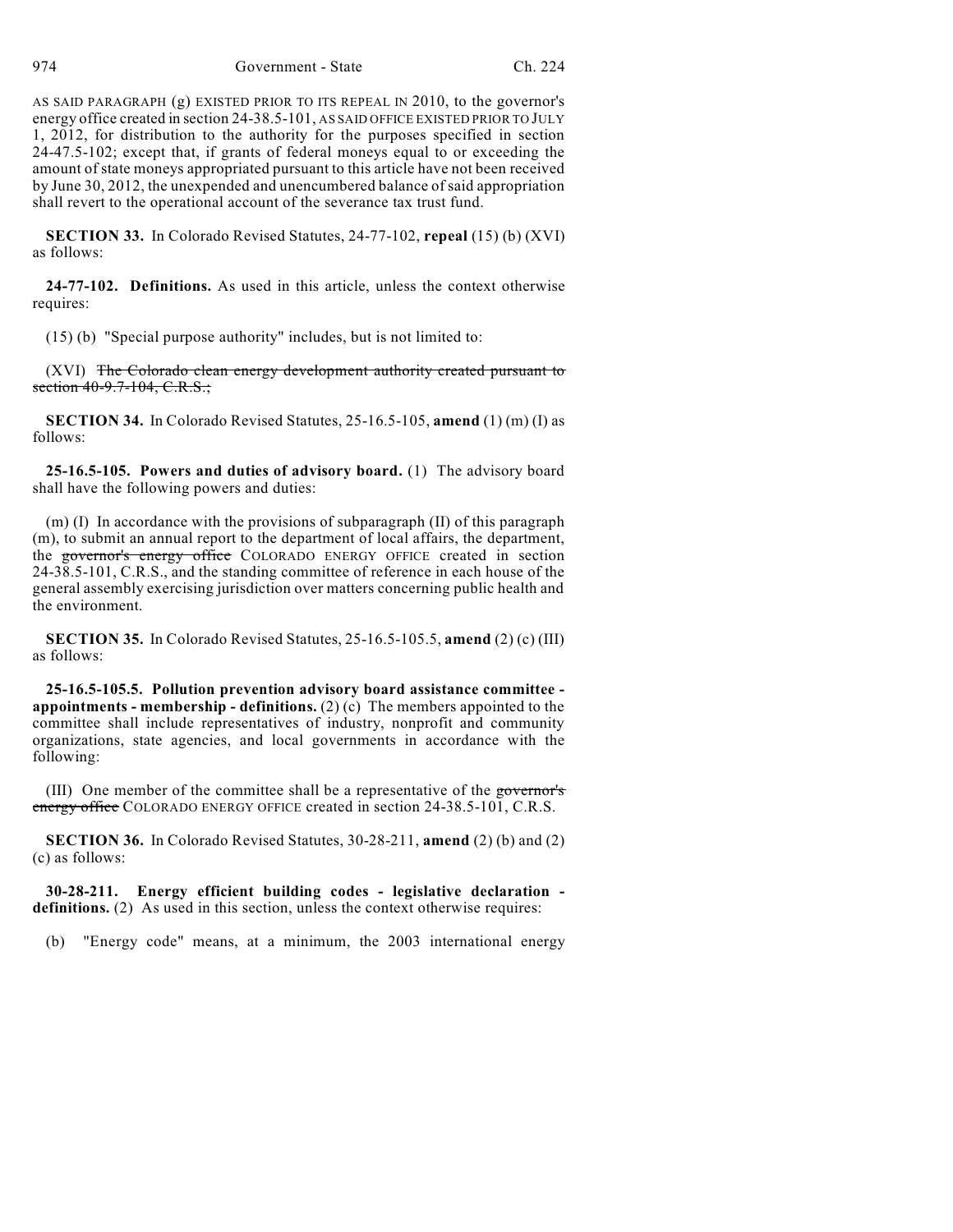conservation code, or any successor edition, published by the international code council or any other code determined by the governor's energy office COLORADO ENERGY OFFICE created in section 24-38.5-101, C.R.S., to be more appropriate for local conditions.

(c) "Office" means the governor's energy office COLORADO ENERGY OFFICE created in section 24-38.5-101, C.R.S.

**SECTION 37.** In Colorado Revised Statutes, 30-20-602, **add** (4.7) (c) as follows:

**30-20-602. Definitions.** As used in this part 6, unless the context otherwise requires:

(4.7) (c) "RENEWABLE ENERGY IMPROVEMENT" INCLUDES AN IMPROVEMENT TO THE EFFICIENCY OF A TRADITIONAL ENERGY FIXTURE.

**SECTION 38.** In Colorado Revised Statutes, 31-15-602, **amend** (2) (b) and (2) (c) as follows:

**31-15-602. Energy efficient building codes - legislative declaration definitions - repeal.** (2) As used in this section, unless the context otherwise requires:

(b) "Energy code" means, at a minimum, the 2003 international energy conservation code, or any successor edition, published by the international code council or any other code determined by the governor's energy office COLORADO ENERGY OFFICE created in section 24-38.5-101, C.R.S., to be more appropriate for local conditions.

(c) "Office" means the governor's energy office COLORADO ENERGY OFFICE created in section 24-38.5-101, C.R.S.

**SECTION 39.** In Colorado Revised Statutes, 32-20-102, **amend** (1) (a) (V) (B) as follows:

**32-20-102. Legislative declaration.** (1) The general assembly hereby finds and declares that:

(a) It is in the best interest of the state and its citizens and a public purpose to enable and encourage the owners of eligible real property to invest in new energy improvements, including energy efficiency improvements and renewable energy improvements, sooner rather than later by creating the Colorado new energy improvement district and authorizing the district to establish, develop, finance, implement, and administer a new energy improvement program that includes both energy efficiency improvements and renewable energy improvements to assist any such owners who choose to join the district in completing new energy improvements to their property because:

(V) The commitment of a significant amount of sustainable funding for increased construction of new energy improvements will create jobs and stimulate the state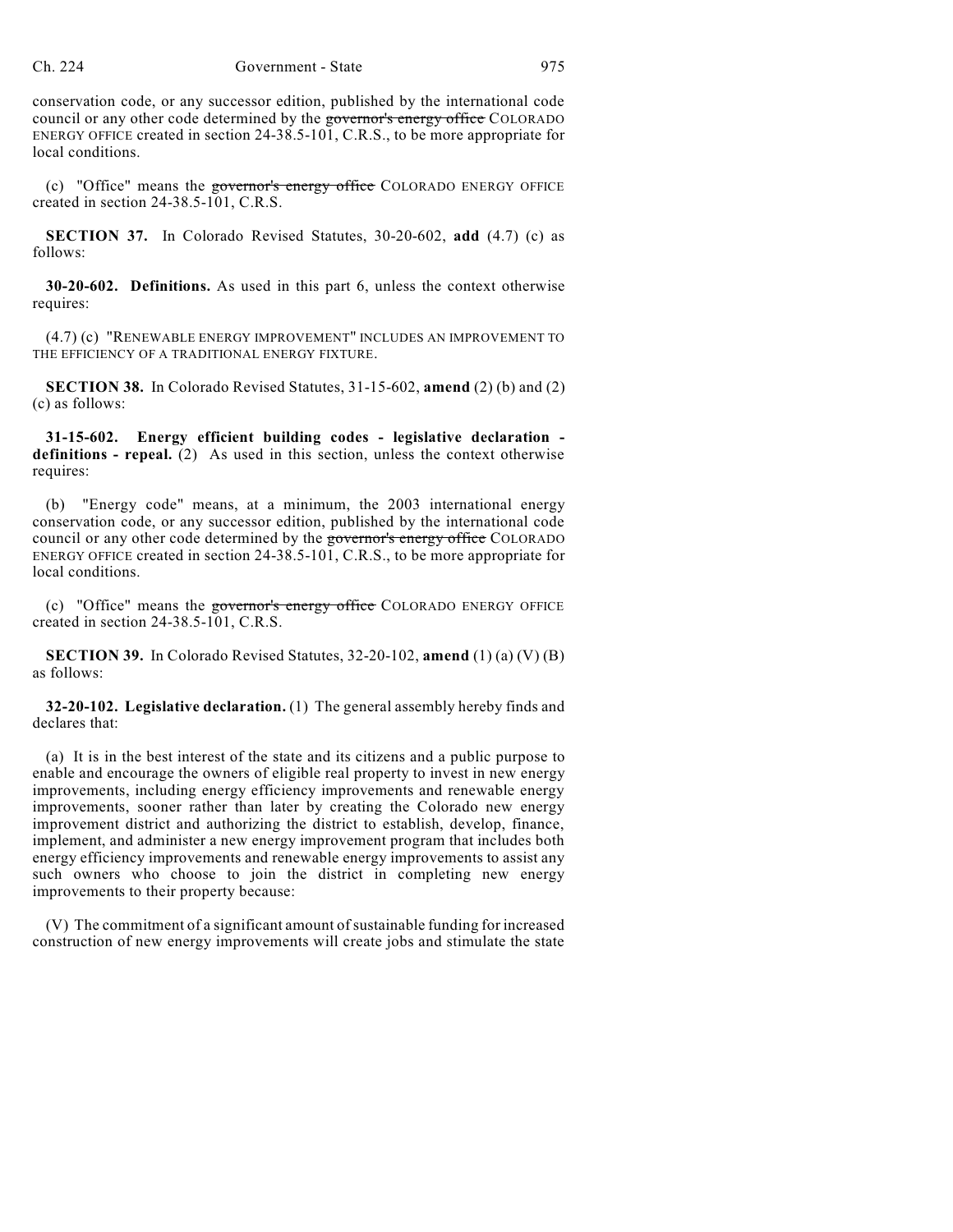economy:

(B) By reinforcing the leadership role of the state in the new COLORADO energy economy and thereby attracting new energy manufacturing facilities and related jobs to the state; and

**SECTION 40.** In Colorado Revised Statutes, 32-20-104, **amend** (2) (a) (I) (A) as follows:

**32-20-104. Colorado new energy improvement district - creation - board meetings - quorum - expenses - records.** (2) (a) The district shall be governed by a board of directors, which shall exercise the powers of the district, shall, by a majority vote of a quorum of its members, select from its membership a chair and a vice-chair, and shall be composed of nine members, including:

(I) The following two ex officio members or their designees:

(A) The director of the governor's energy office COLORADO ENERGY OFFICE created in section 24-38.5-101 (1), C.R.S.; and

**SECTION 41.** In Colorado Revised Statutes, 36-1-147.5, **amend** (4) as follows:

**36-1-147.5. Leasing arrangements for renewable energy resources development - legislative declaration - definitions.** (4) The state board of land commissioners shall collaborate with the governor's energy office as COLORADO ENERGY OFFICE created in section 24-38.5-101, C.R.S., to ensure that potential renewable energy resource developers are aware of any landsidentified by the board as being suitable for development of renewable energy resources.

**SECTION 42.** In Colorado Revised Statutes, 37-95-112.5, **amend** (2) and (3) (a) as follows:

**37-95-112.5. Watershed protection and forest health projects - repeal.** (2) The authority may make and contract to make loans with the proceeds of the bonds authorized by this section to governmental agencies pursuant to this section to finance the cost of watershed protection projects and forest health projects if the authority or the governmental agency has entered into an agreement with the Colorado clean energy development authority, AS IT EXISTED PRIOR TO JULY 1, 2012, or the Colorado state forest service with respect to the application of proceeds of such bonds. The authority may make the loans subject to terms and conditions that are determined by the authority to be consistent with the purposes of the loans. The loans shall be evidenced by notes, bonds, or other obligations of the governmental agency that are issued to the authority, and the governmental agencies are authorized to issue such notes, bonds, or other obligations for such purposes. All notes, bonds, or other obligations evidencing a loan from the authority may be sold at a private sale to the authority at any price, whether or not less than par value. The denominations, times for payment of principal and interest, and provisions for redemption prior to maturity of such bonds, notes, or other obligations shall be as the authority and the governmental agency agree. Each loan to a governmental agency and the notes, bonds, or other obligations issued to evidence the same shall bear interest at the rate or rates and have the maturities as the authority and the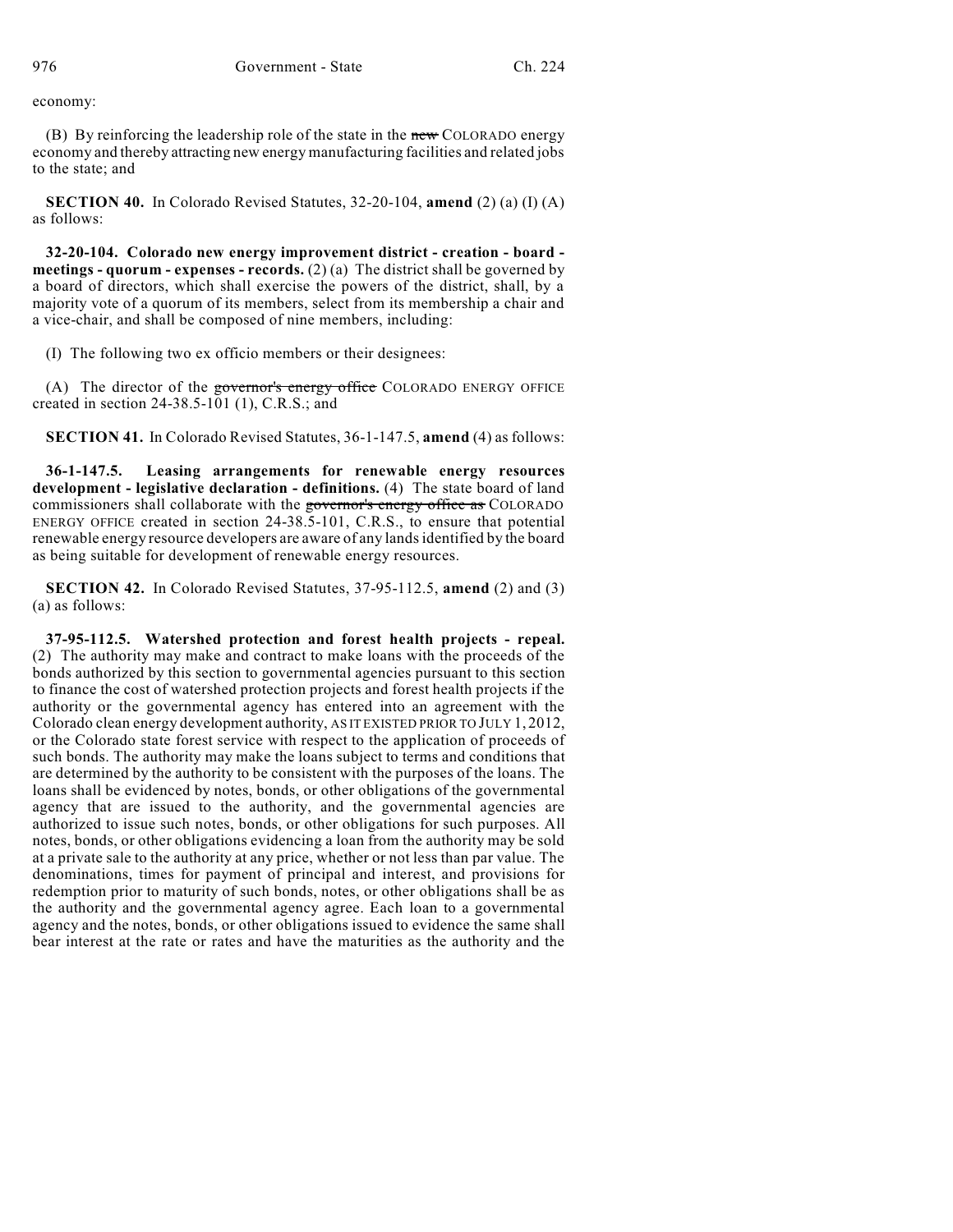governmental agency agree. The authority may charge and collect from governmental agencies fees and charges in connection with the loans or other services from the authority, including, but not limited to, fees and charges sufficient to reimburse the authority for all reasonable costs that it necessarily incurred in providing such loans. All watershed protection projects and forest health projects funded with moneys made available pursuant to this section shall comply with all applicable federal and state laws, such as best management practices for water quality established by the Colorado state forest service pursuant to section 24-33-201, C.R.S.

(3) Governmental agencies participating in watershed protection projects and forest health projects shall specify how the moneys made available pursuant to financing by the authority are to be allocated in a memorandum of understanding with the authority, subject to the following limitations:

(a) Up to twenty percent of the proceeds of bonds issued by the authority may be distributed to the Colorado clean energy development authority, created pursuant to section 40-9.7-104, C.R.S., for watershed protection projects and forest health projects, including the establishment of incentives for use of beetle-infested lumber.

**SECTION 43.** In Colorado Revised Statutes, 38-35.7-106, **amend** (2), (3), (4), and (5) as follows:

**38-35.7-106. Solar prewire option - solar consultation.** (2) Every person that builds a new single-family detached residence for sale, whether or not the residence has been prewired for a photovoltaic solar generation system, shall provide to every buyer under contract a list of businesses in the area that offer residential solar installation services so that the buyer, if he or she so desires, can obtain expert help in assessing whether the residence is a good candidate for solar installation and how much of a cost savings a residential photovoltaic solar generation system could provide. The list of businesses shall be derived from a master list of Colorado solar installers maintained by the governor's energy office COLORADO ENERGY OFFICE.

(3) The governor's energy office COLORADO ENERGY OFFICE shall maintain and update, as appropriate, a master list of Colorado solar installers and shall make the master list available, upon request, to any person that requests a copy. The governor's energy office COLORADO ENERGY OFFICE may specify qualifications for businesses to be included in the master list and shall make the master list available on its official web site.

(4) Providing the master list of solar installers prepared by the governor's energy office COLORADO ENERGY OFFICE to a buyer under contract shall not constitute an endorsement of any installer or contractor listed. A person that builds a new single-family detached residence shall not be liable for any advice, labor, or materials provided to the buyer by a third-party solar installer.

(5) The governor's energy office COLORADO ENERGY OFFICE or its designees shall offer periodic training sessions on residential photovoltaic solar generation systems or solar thermal systems to persons that build new single-family detached residences. The governor's energy office COLORADO ENERGY OFFICE may assess and collect from participants a registration fee, not to exceed the actual costs of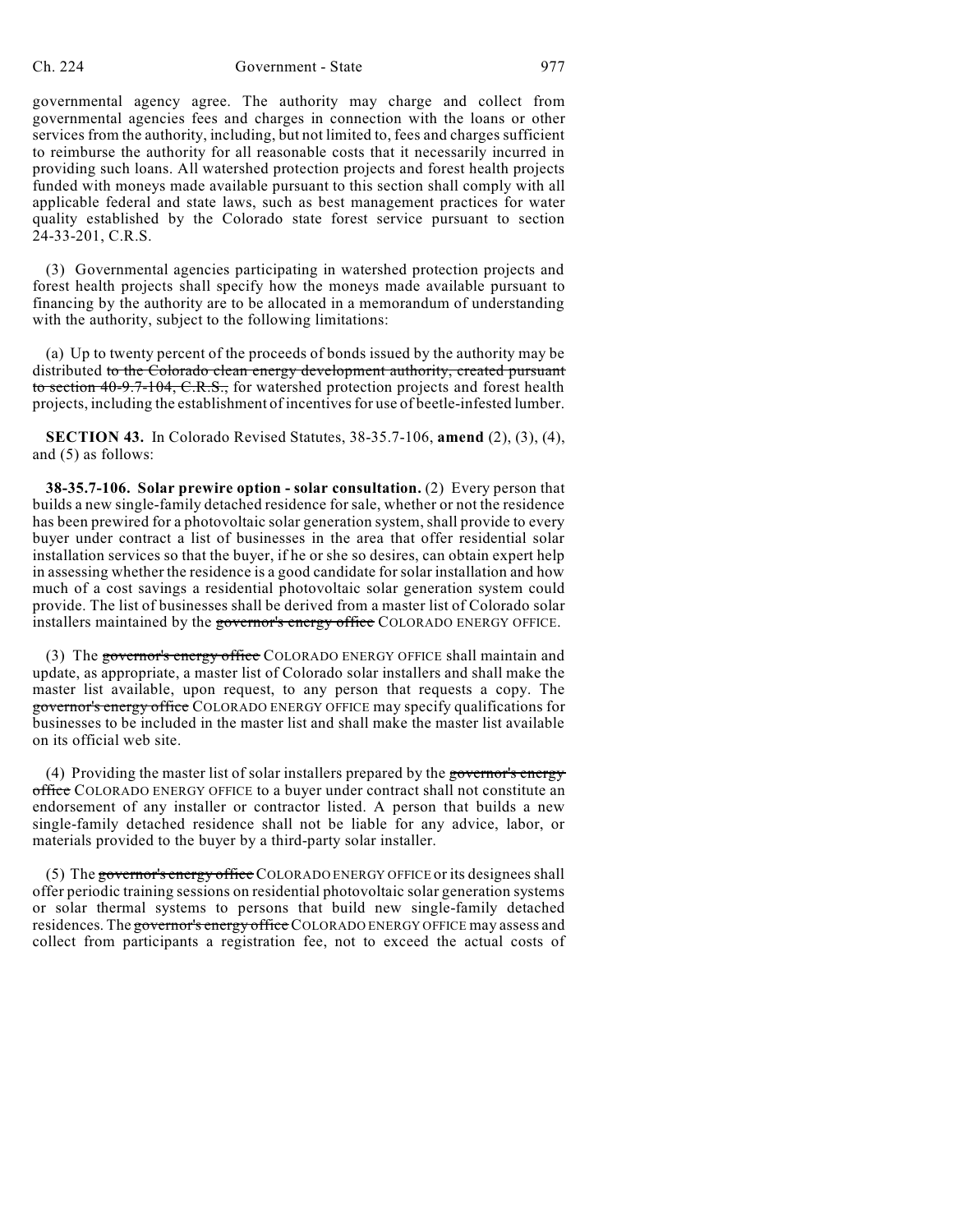providing such training.

**SECTION 44.** In Colorado Revised Statutes, **amend** 39-27-109.7 as follows:

**39-27-109.7. Data collection services.** In order to track the movement of gasoline or special fuel within this state and thereby facilitate and expedite the collection of excise taxes imposed pursuant to this part 1, the executive director of the department of revenue may enter into a contract with one or more private entities for the provision of a computer-based program to monitor and track the data that licensees are required to report to the department pursuant to this part 1. Such computer-based program shall be funded solely with moneys from the highway users tax fund; except that, for the state fiscal year 2009-10, up to thirty-seven thousand six hundred thirty dollars for the computer-based program to monitor and track exempt dyed diesel fuel that is blended with biodiesel fuel after withdrawal at a terminal rack or refinery rack pursuant to section 39-27-102.5 (2) (a) may be funded by moneys received by the governor's energy office created in section 24-38.5-101, C.R.S., AS SAID OFFICE EXISTED PRIOR TO JULY 1, 2012, from the United States department of energy.

**SECTION 45.** In Colorado Revised Statutes, 39-29-108, **amend** (2) as follows:

**39-29-108. Allocation of severance tax revenues - definitions.** (2) (a) (I) Of the total gross receipts realized from the severance taxes imposed on minerals and mineral fuels under the provisions of this article after June 30, 1981 JUNE 30, 2012, ONE MILLION FIVE HUNDRED THOUSAND DOLLARS SHALL BE ANNUALLY TRANSFERRED ON JULY 1, 2012, AND EACH JULY 1 THEREAFTER THROUGH JULY 1, 2016, TO THE INNOVATIVE ENERGY FUND CREATED IN SECTION 24-38.5-102.5,C.R.S. OF THE REMAINDER OF THE TOTAL GROSS RECEIPTS IN EACH FISCAL YEAR AFTER EACH JULY 1 TRANSFER TO THE INNOVATIVE ENERGY FUND, fifty percent shall be credited to the state severance tax trust fund created by section 39-29-109, and fifty percent shall be credited to the local government severance tax fund created by section 39-29-110.

(II) THIS PARAGRAPH (a) IS REPEALED, EFFECTIVE JANUARY 1, 2017.

(b) OF THE TOTAL GROSS RECEIPTS REALIZED FROM THE SEVERANCE TAXES IMPOSED ON MINERALS AND MINERAL FUELS UNDER THE PROVISIONS OF THIS ARTICLE AFTER JUNE 30, 2017, FIFTY PERCENT SHALL BE CREDITED TO THE STATE SEVERANCE TAX TRUST FUND CREATED BY SECTION 39-29-109, AND FIFTY PERCENT SHALL BE CREDITED TO THE LOCAL GOVERNMENT SEVERANCE TAX FUND CREATED BY SECTION 39-29-110.

**SECTION 46.** In Colorado Revised Statutes, 39-29-109.3, **amend** (2) (f) (V) (A) and  $(4)$  (c)  $(1)$   $(A)$  as follows:

**39-29-109.3. Operational account of the severance tax trust fund - repeal.** (2) Subject to the requirements of subsections (3) and (4) of this section, if the general assembly chooses not to spend up to one hundred percent of the moneys in the operational account as specified in subsection (1) of this section, the state treasurer shall transfer the following: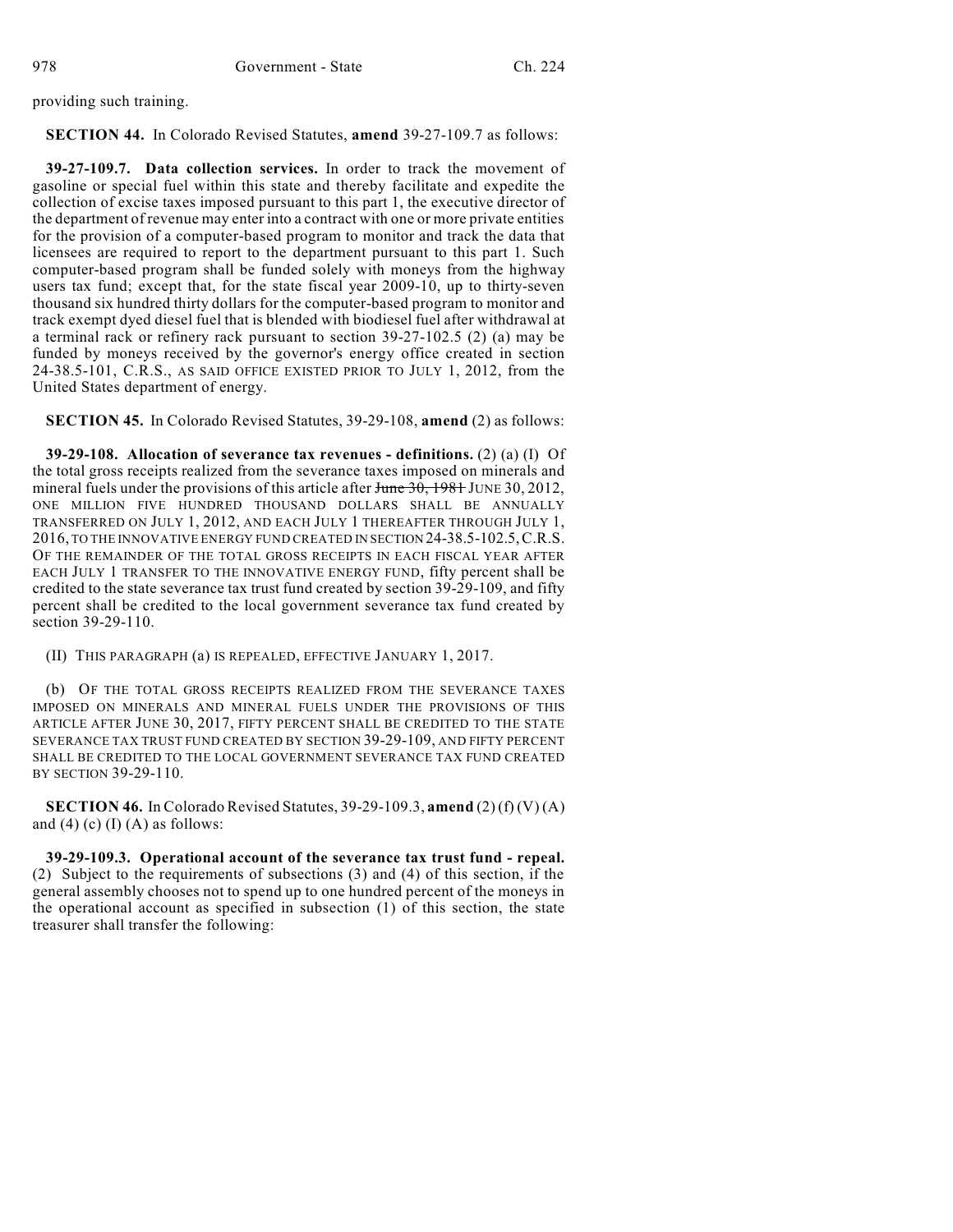(f) For providing energy-related assistance to low-income households asspecified in section 40-8.7-112, C.R.S.:

(V) (A) For the state fiscal year commencing July 1, 2012, thirteen million dollars as follows: Twenty-five percent to the department of human services low-income energy assistance fund created in section 40-8.7-112 (1), C.R.S.; twenty-five percent to the energy outreach Colorado low-income energy assistance fund created in section 40-8.7-112 (2) (a), C.R.S.; and fifty percent to the governor's energy office COLORADO ENERGY OFFICE low-income energy assistance fund created in section 40-8.7-112 (3) (a), C.R.S.

(4) (c) (I) Except as provided in paragraph (b) of this subsection (4), the state treasurer shall make the transfers specified in paragraph (f) of subsection (2) of this section as follows:

(A) The transfers to the governor's energy office COLORADO ENERGY OFFICE low-income energy assistance fund shall be made on July 1;

**SECTION 47.** In Colorado Revised Statutes, 39-29-109.5, **amend** (1) (a), (1) (a.5), (2), and (3) introductory portion as follows:

**39-29-109.5. Interest differential - public school energy efficiency fund creation - uses - definitions - repeal.** (1) As used in this section, unless the context otherwise requires:

(a) "Fund" means the public school energy efficiency fund created in subsection (2) of this section "COLORADO ENERGY OFFICE" MEANS THE COLORADO ENERGY OFFICE CREATED IN SECTION 24-38.5-101, C.R.S.

(a.5) "Governor's energy office" means the governor's energy office as created in section 24-38.5-101, C.R.S. "FUND" MEANS THE PUBLIC SCHOOL ENERGY EFFICIENCY FUND CREATED IN SUBSECTION (2) OF THIS SECTION.

(2) On December 1, 2007, and the first day of every third month thereafter up to and including September 1, 2015, the legislative council staff shall calculate the interest differential earned during the prior calendar quarter and notify the state treasurer of such amount. Upon receiving notice, the treasurer shall transfer an amount equal to the interest differential from the severance tax funds to the public school energy efficiency fund, which is hereby created in the state treasury; except that the total transfer to the fund for any state fiscal year shall not exceed one million five hundred thousand dollars. Moneys in the fund are hereby continuously ANNUALLY appropriated to the governor's energy office COLORADO ENERGY OFFICE for the purposes set forth in subsection (3) of this section. All income and interest derived from the deposit and investment of the moneys in the fund shall be credited to the fund.

(3) The governor's energy office COLORADO ENERGY OFFICE shall use moneys appropriated from the fund to establish and manage a program to improve energy efficiency in public schools. In administering the program, the office shall give consideration to whether a public school or school district is located in an area socially or economically impacted by the development, processing, or energy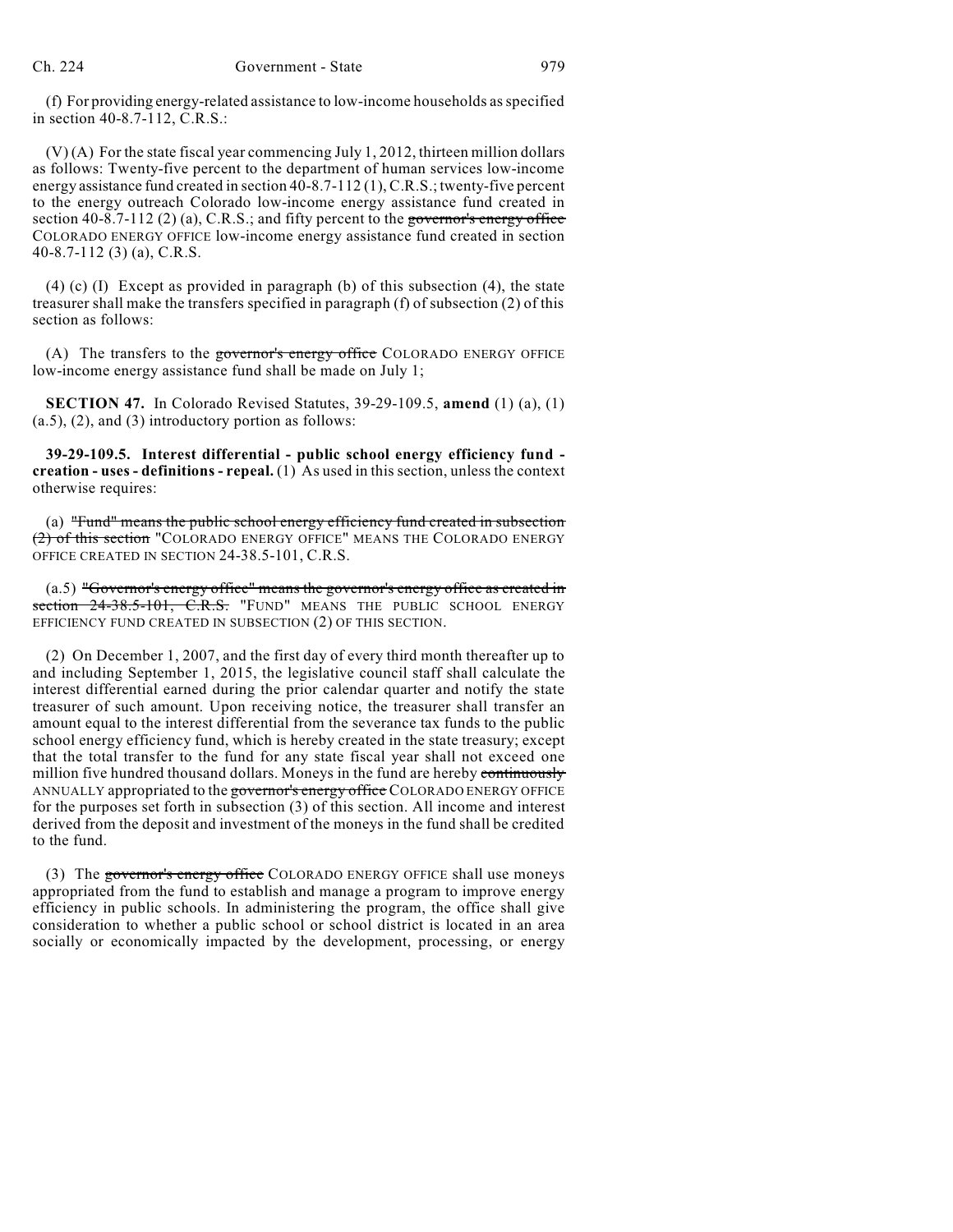conversion of minerals and mineral fuels subject to taxation under this article. The program shall include the following features:

**SECTION 48.** In Colorado Revised Statutes, 40-2-123, **amend** (2) (j) asfollows:

**40-2-123. New energy technologies - consideration by commission incentives - demonstration projects - definitions - legislative declaration repeal.** (2) (j) In order to reduce the cost to Colorado consumers of an IGCC project, the department of public health and environment, the governor's office of economic development, and the governor's energy office COLORADO ENERGY OFFICE may provide public utilities with reasonable assistance in seeking and obtaining financial and other support and sponsorship for a project from the United States congress, the United States department of energy, and other appropriate federal and state agencies and institutions. To obtain this assistance, the utility may provide to these state agencies copies of its IGCC project proposal. The governor's energy office COLORADO ENERGY OFFICE shall manage and distribute to the utility some or all of any funds provided by the state of Colorado or by the United States government to the state of Colorado for purposes of study or development of an IGCC project.

**SECTION 49.** In Colorado Revised Statutes, 40-4-118, **amend** (2) (a) (I) and (5) as follows:

**40-4-118. Colorado smart grid task force - fund - definition - reports repeal.** (2) **Membership.** (a) The task force consists of eleven members as follows:

(I) The director of the governor's energy office COLORADO ENERGY OFFICE, created in section 24-38.5-101, C.R.S., or his or her designee, who shall convene the task force and who is authorized to contract with a mediator or other third party to facilitate accomplishment of the task force's duties;

(5) **Funding.** (a) The governor's energy office COLORADO ENERGY OFFICE may accept private gifts, grants, and donations for the purpose of providing support to the task force to perform its responsibilities specified in this section. Any such gifts, grants, and donations shall be held in a separate account within the clean INNOVATIVE energy fund created in section 24-75-1201 SECTION 24-38.5-102.5, C.R.S., and shall be available to the office and the task force only for the purpose of carrying out the task force's duties under this section. The account shall also consist of moneys appropriated and transferred to the account. Any unexpended or unencumbered moneys remaining in the account as of January 1, 2015, shall revert to the clean AND RENEWABLE energy fund CREATED IN SECTION 24-38.5-102.4, C.R.S., to be used by the governor's energy office COLORADO ENERGY OFFICE.

(b) It is the intent of the general assembly that the governor's energy office COLORADO ENERGY OFFICE not be required to solicit gifts, grants, or donations from any source for the purposes of this section and that no general fund moneys be used to pay for grants awarded pursuant to this section or for any expenses of the task force.

(c) If, by June 1, 2010, moneys in the fund ACCOUNT created pursuant to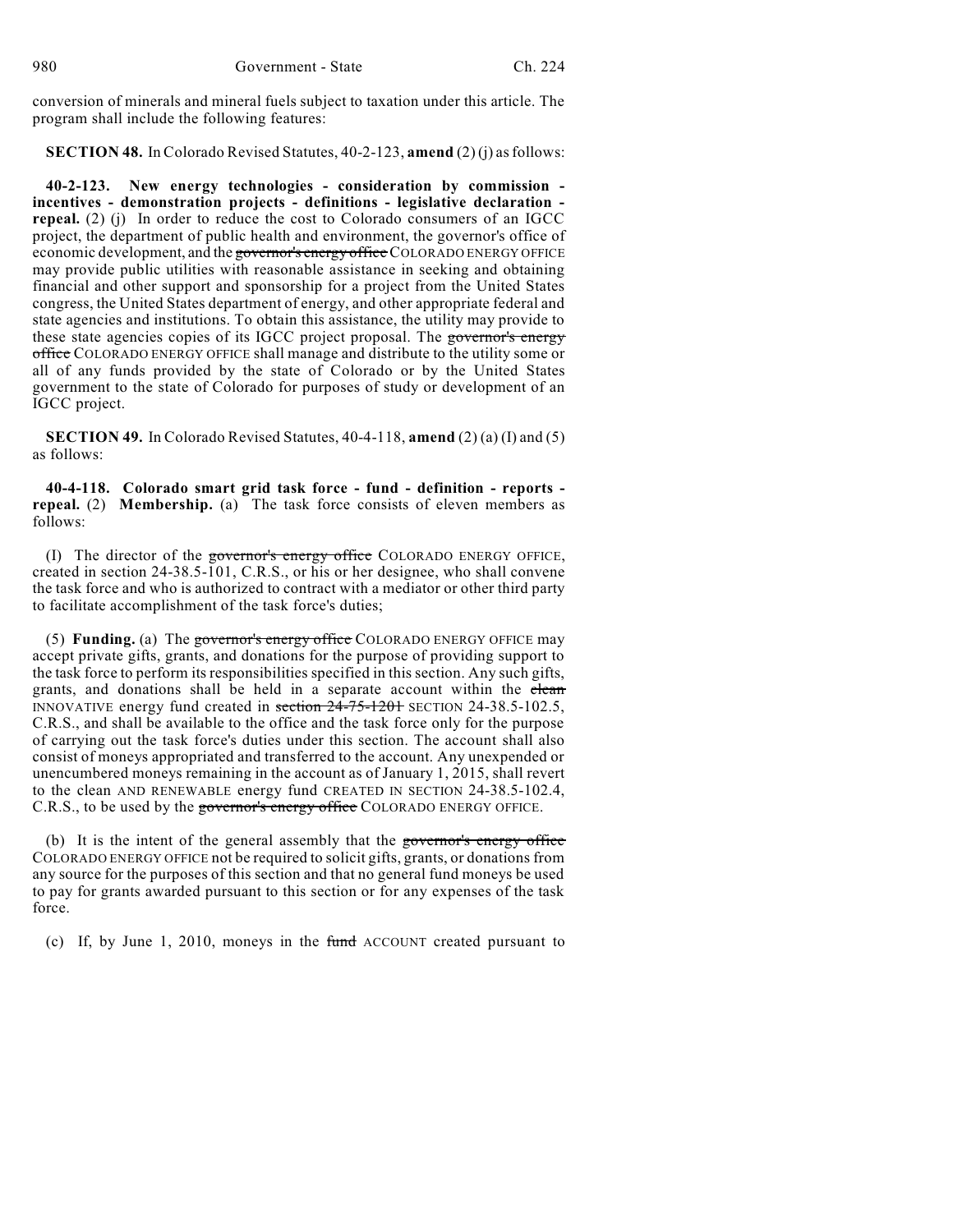paragraph (a) of this subsection  $(5)$  have not reached an amount sufficient to pay the expenses of the task force, the task force shall not meet nor undertake any other duties pursuant to this section, and the governor's energy office COLORADO ENERGY OFFICE shall return to each grantor or donor an amount equal to such grantor's or donor's contribution. The interest, if any, earned from the investment of moneys in the account shall be transferred to the general fund.

**SECTION 50.** In Colorado Revised Statutes, 40-6-108, **amend** (2) (b) as follows:

**40-6-108. Complaints - service - notice of hearing.** (2) (b) Any public utility giving notice of a proposed gas or electric tariff shall serve such notice upon the governor's energy office COLORADO ENERGY OFFICE or its successor agency. The office shall be granted leave to intervene as a matter of right, upon a timely filing of a petition or other pleading in accordance with this section, in adjudicatory matters affecting gas or electric utilities; except that the office shall not be a party to any individual complaint between a utility and an individual.

**SECTION 51.** In Colorado Revised Statutes, 40-8.5-103.5, **amend** (4) (b) as follows:

**40-8.5-103.5. Commission created - duties.** (4) (b) The commission may seek and receive public and private funding to assist in the conduct of the assessment and review required by paragraph (a) of this subsection (4), including but not limited to assistance from the existing resources of the department of human services created in section 24-1-120, C.R.S., the governor's energy office COLORADO ENERGY OFFICE created in section 24-38.5-101, C.R.S., and energy outreach Colorado, a Colorado nonprofit corporation, as described in section 40-8.7-103 (4).

**SECTION 52.** In Colorado Revised Statutes, 40-8.7-110, **amend** (1.5) as follows:

**40-8.7-110. Reports.** (1.5) To the extent applicable, the organization shall include in the report the information required by paragraphs (b) and (c) of subsection  $(1)$  of this section for moneys received from the governor's energy office COLORADO ENERGY OFFICE pursuant to section 40-8.7-112 (2) (a).

**SECTION 53.** In Colorado Revised Statutes, 40-8.7-112, **amend** (2), (3) (a), (3) (b) introductory portion, (3) (d) introductory portion, (3) (e), (3) (f) introductory portion, and (3) (g); **repeal** (4) (d); and **add** (4) (a.5) as follows:

**40-8.7-112. Department of human services low-income energy assistance fund - creation - energy outreach Colorado low-income energy assistance fund - creation - Colorado energy office low-income energy assistance fund creation - definitions.** (2) (a) There is hereby created in the state treasury the energy outreach Colorado low-income energy assistance fund, which shall be administered by the governor's energy office COLORADO ENERGY OFFICE and shall consist of all moneys transferred by the STATE treasurer as specified in section 39-29-109.3 (2) (f), C.R.S. All moneys in the fund are continuously appropriated to the governor's energy office COLORADO ENERGY OFFICE for distribution to the organization to be used for the purposes set forth in this subsection (2). All moneys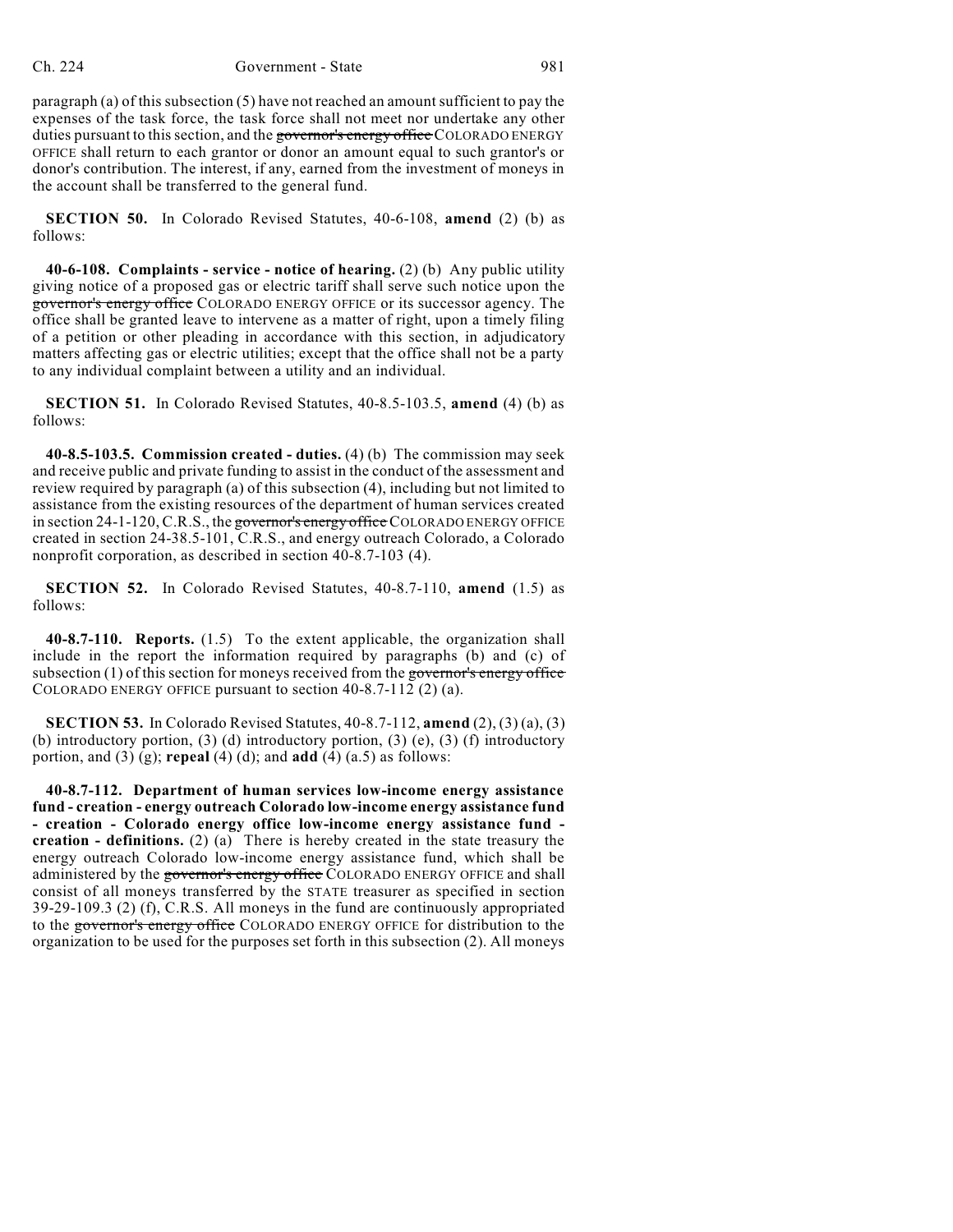in the fund at the end of each fiscal year shall be retained in the fund and shall not revert to the general fund or any other fund.

(b) The organization shall use moneys it receives from the governor's energy office COLORADO ENERGY OFFICE pursuant to paragraph (a) of this subsection  $(2)$ to provide direct bill payment assistance to low-income households when the department of human services is not accepting client applications for the program specified in section 26-1-109, C.R.S. Bill payments shall be paid to each utility as vendor payments. The organization may use up to five percent of the moneys for administration of the direct bill payment assistance in accordance with generally accepted accounting principles.

(c) The organization shall hold and administer all moneys it receives from the governor's energy office COLORADO ENERGY OFFICE pursuant to paragraph (a) of this subsection (2) in a separately identifiable account, the use of which shall be restricted to the purposes set forth in paragraph (b) of this subsection (2). The organization shall maintain its books and records pertaining to any moneys received from the governor's energy office COLORADO ENERGY OFFICE in accordance with generally accepted accounting principles. If the organization commingles the moneys with other assets of the organization for investment purposes, the organization shall maintain accurate accounts of the investment moneys and shall credit or charge a pro rata portion of all investment earnings, gains, or losses to the account that holds the moneys received from the governor's energy office COLORADO ENERGY OFFICE pursuant to paragraph (a) of this subsection (2).

(d) The organization shall develop an annual budget for the direct bill payment assistance program to determine the allocation of the moneys received from the governor's energy office COLORADO ENERGY OFFICE pursuant to paragraph (a) of this subsection (2).

(e) The organization shall include information related to any moneys received from the governor's energy office COLORADO ENERGY OFFICE pursuant to paragraph (a) of this subsection (2) in the report it prepares pursuant to section 40-8.7-110.

(3) (a) There is hereby created in the state treasury the governor's energy office COLORADO ENERGY OFFICE low-income energy assistance fund, which shall be administered by the governor's energy office COLORADO ENERGY OFFICE and shall consist of all moneys transferred by the treasurer asspecified in section 39-29-109.3 (2) (f), C.R.S., ALL MONEYS TRANSFERRED TO THE FUND, ALL MONEYS RECEIVED AS A RESULT OF CONTRACTS ENTERED INTO BY THECOLORADO ENERGY OFFICE FOR THE OFFICE'S PROGRAM TO IMPROVE THE HOME ENERGY EFFICIENCY OF LOW-INCOME HOUSEHOLDS, AND ALL MONEYSRECEIVED BY THECOLORADO ENERGY OFFICE FROM GIFTS, GRANTS, AND DONATIONS FOR THE OFFICE'S PROGRAM TO IMPROVE THE HOME ENERGY EFFICIENCY OF LOW-INCOME HOUSEHOLDS. All moneys in the fund are continuously appropriated to the governor's energy office COLORADO ENERGY OFFICE to be used for the purposes set forth in this subsection (3). All moneys in the fund at the end of each fiscal year shall be retained in the fund and shall not revert to the general fund or any other fund.

(b) The governor's energy office COLORADO ENERGY OFFICE shall use moneys it receives pursuant to paragraph (a) of this subsection (3) for a program to provide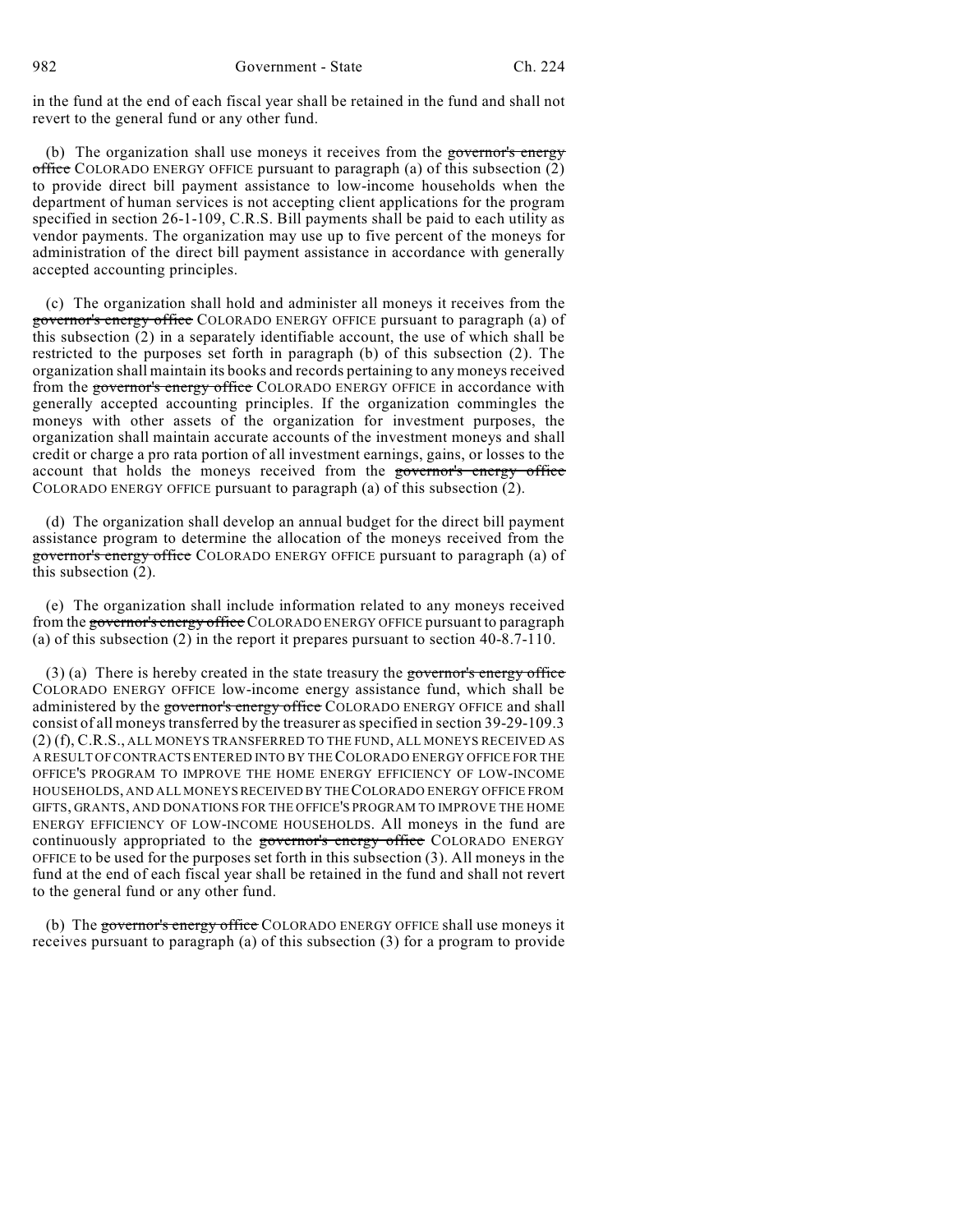home energy efficiency improvements for low-income households, which shall include any of the following services:

(d) In carrying out the program to improve the home energy efficiency of low-income households, the governor's energy office COLORADO ENERGY OFFICE shall:

(e) The governor's energy office COLORADO ENERGY OFFICE may use up to five percent of the moneys transferred pursuant to paragraph (a) of this subsection (3) for planning, overseeing, and evaluating the program to improve the home energy efficiency of low-income households. The governor's energy COLORADO ENERGY OFFICE shall not hire additional state employees using these moneys TRANSFERRED PURSUANT TO PARAGRAPH (a) OF THIS SUBSECTION (3) to implement the program but may contract with nonprofit organizations, for-profit organizations, and governmental entities as is necessary to carry out the program.

(f) For any fiscal year in which moneys are expended as part of the program to improve the home energy efficiency of low-income households, the governor's energy office COLORADO ENERGY OFFICE shall prepare and submit to the general assembly an annual report that specifies:

(g) If the governor's energy office, AS IT EXISTED PRIOR TO JULY 1, 2012, cannot use all of the moneys it receives for the state fiscal year commencing July 1, 2008, pursuant to paragraph (a) of this subsection (3) for the program described in paragraph (b) of this subsection (3), at the end of the fiscal year the state treasurer shall transfer the moneys that the governor's energy office cannot use to the clean energy fund created in section 24-75-1201 (1), C.R.S., AS SAID FUND EXISTED PRIOR TO JULY 1, 2012.

(4) For purposes of this section, unless the context otherwise requires:

(a.5) "COLORADO ENERGY OFFICE" MEANS THE COLORADO ENERGY OFFICE CREATED IN SECTION 24-38.5-101, C.R.S.

(d) "Governor's energy office" means the governor's energy office created in section 24-38.5-101, C.R.S.

**SECTION 54.** In Colorado Revised Statutes, 42-3-228, **amend** (2) and (3) as follows:

**42-3-228. Special plates - Colorado carbon fund.** (2) The Colorado carbon fund, established by the governor's energy office COLORADO ENERGY OFFICE, may design the Colorado carbon fund special license plates. The design for the special license plates shall conform with standards established by the department and shall be subject to the department's approval.

(3) A person may apply for the Colorado carbon fund special license plates if the person pays the taxes and fees required under this section and provides to the department or an authorized agent a certificate, issued by the governor's energy office COLORADO ENERGY OFFICE, or a successor office, confirming that such person has made to the Colorado carbon fund, or its successor, the donation required to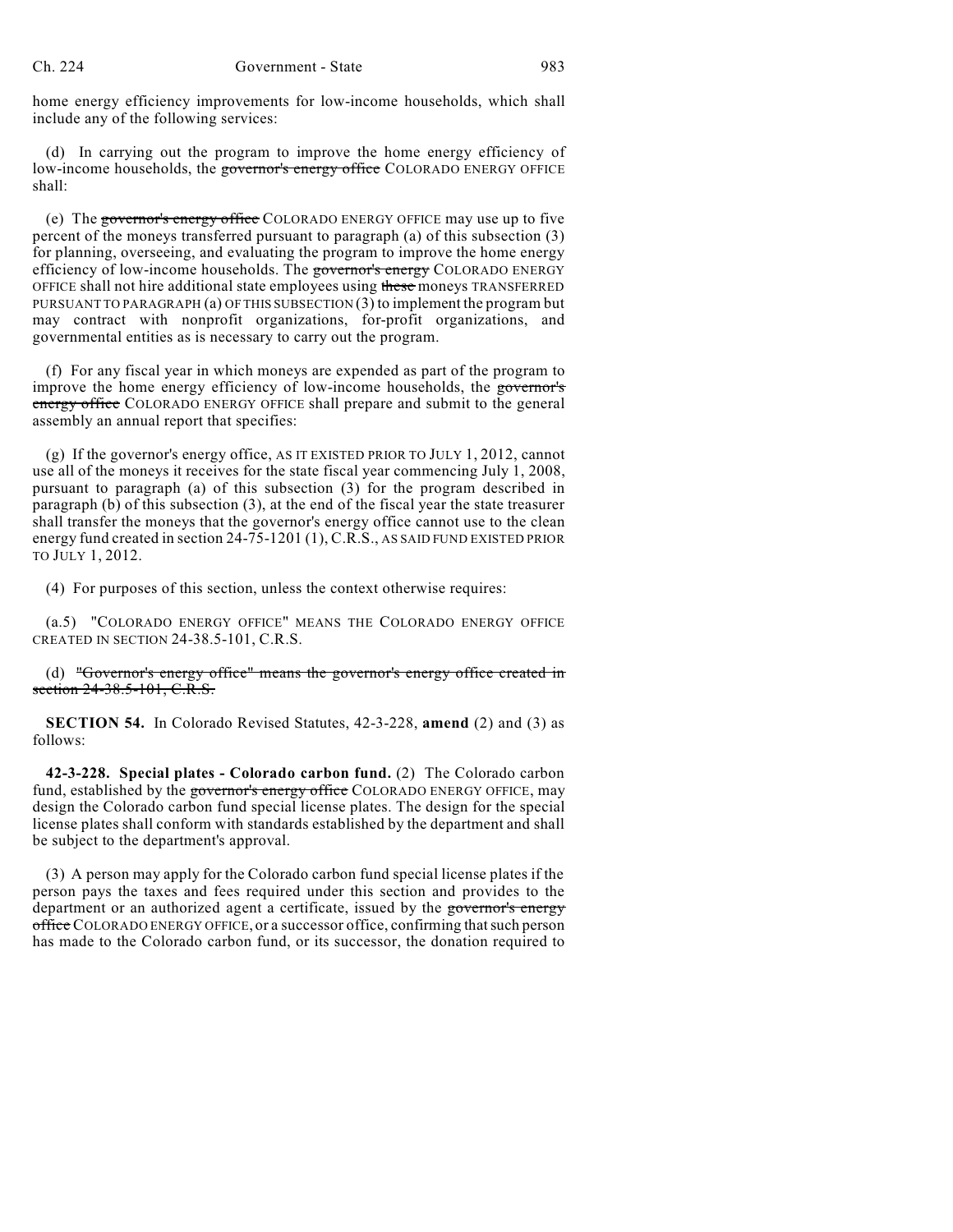qualify for the special license plates.

**SECTION 55.** In Colorado Revised Statutes, **repeal** article 9.7 of title 40, and part 3 of article 1 of title 42.

**SECTION 56. Repeal of provisions being relocated in this act.** In Colorado Revised Statutes, **repeal** part 12 of article 75 of title 24.

**SECTION 57. Appropriation.** (1) In addition to any other appropriation, there is hereby appropriated, out of any moneys in the innovative energy fund created in section 24-38.5-102.5, Colorado Revised Statutes, not otherwise appropriated, to the governor - lieutenant governor - state planning and budgeting, for the fiscal year beginning July 1, 2012, the sum of \$1,500,000 and 10.3 FTE, or so much thereof as may be necessary. Said sum is subject to the  $"(I)"$  notation as defined in the general appropriations act and is to be allocated for the implementation of this act as follows:

(a) \$1,373,312 and 10.3 FTE for Colorado energy office, program administration;

- (b) \$33,604 for Colorado energy office, legal services;
- (c) \$45,714 for special purpose, health, life, and dental;
- (d) \$1,368 for special purpose, short-term disability;
- (e) \$24,740 for special purpose, amortization equalization disbursement; and

(f) \$21,262 for special purpose, supplemental amortization equalization disbursement.

**SECTION 58. Appropriation.** (1) In addition to any other appropriation, there is hereby appropriated, out of any moneys in the clean and renewable energy fund, created in section 24-38.5-102.4, Colorado Revised Statutes, not otherwise appropriated, to the governor - lieutenant governor - state planning and budgeting, for the fiscal year beginning July 1, 2012, the sum of \$2,160,491 and 10.4 FTE, or so much thereof as may be necessary. Said sum is subject to the "(I)" notation as defined in the general appropriations act and is to be allocated for the implementation of this act as follows:

(a) \$1,433,803 and 10.4 FTE for Colorado energy office, program administration;

- (b) \$33,604 for Colorado energy office, legal services;
- (c) \$45,714 for special purpose, health, life, and dental;
- (d) \$1,368 for special purpose, short-term disability;
- (e) \$24,740 for special purpose, amortization equalization disbursement;